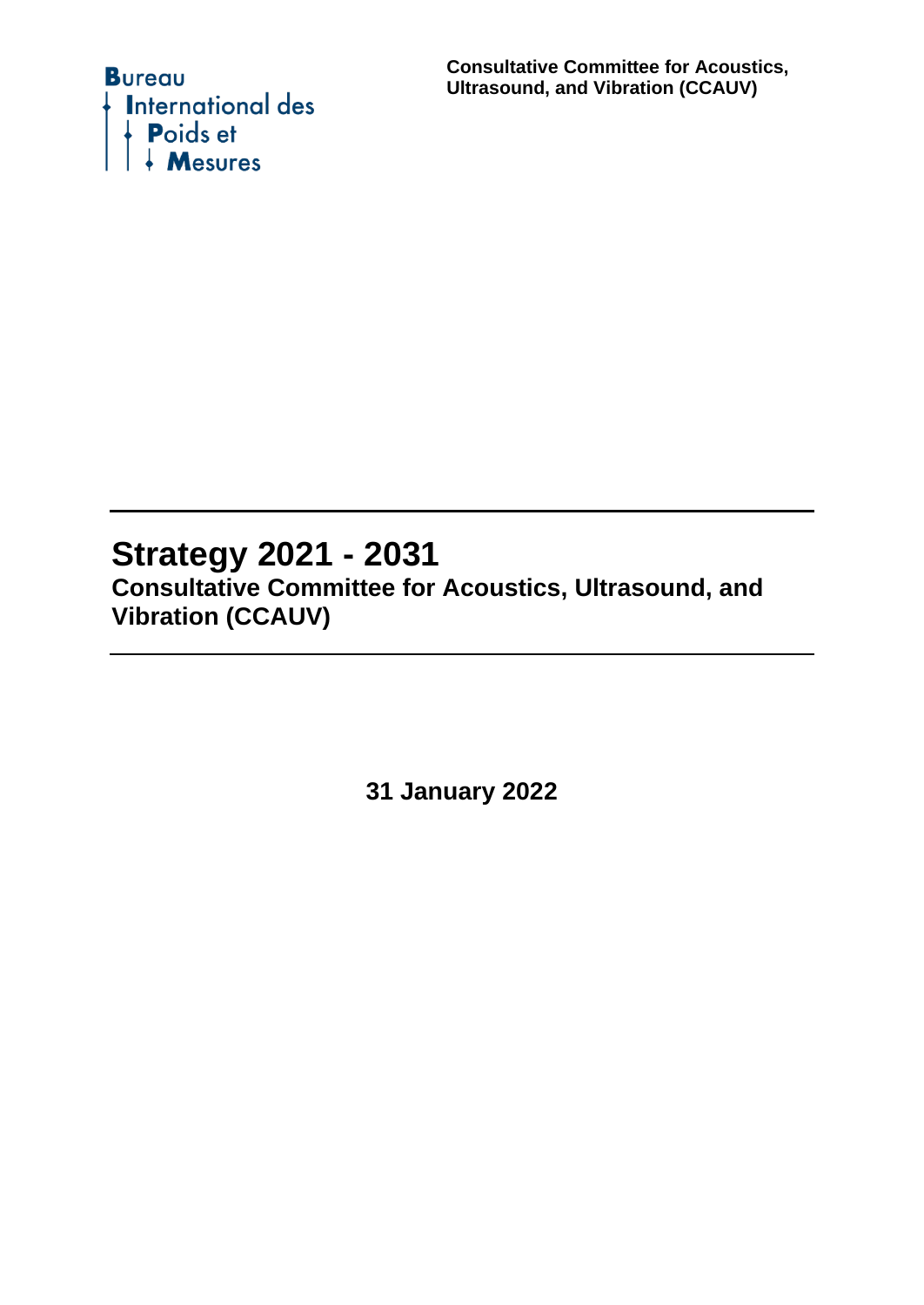# **Table of Contents**

| 1.1 |  |
|-----|--|
| 1.2 |  |
| 1.3 |  |
| 1.4 |  |
|     |  |
|     |  |
|     |  |
|     |  |
|     |  |
|     |  |
|     |  |
|     |  |
|     |  |
|     |  |
|     |  |
|     |  |
|     |  |
|     |  |
|     |  |
|     |  |
|     |  |
|     |  |
|     |  |
|     |  |
|     |  |
|     |  |
|     |  |
|     |  |
|     |  |
|     |  |
|     |  |
|     |  |
|     |  |
|     |  |
|     |  |
|     |  |
|     |  |
|     |  |
|     |  |
|     |  |
|     |  |
|     |  |
|     |  |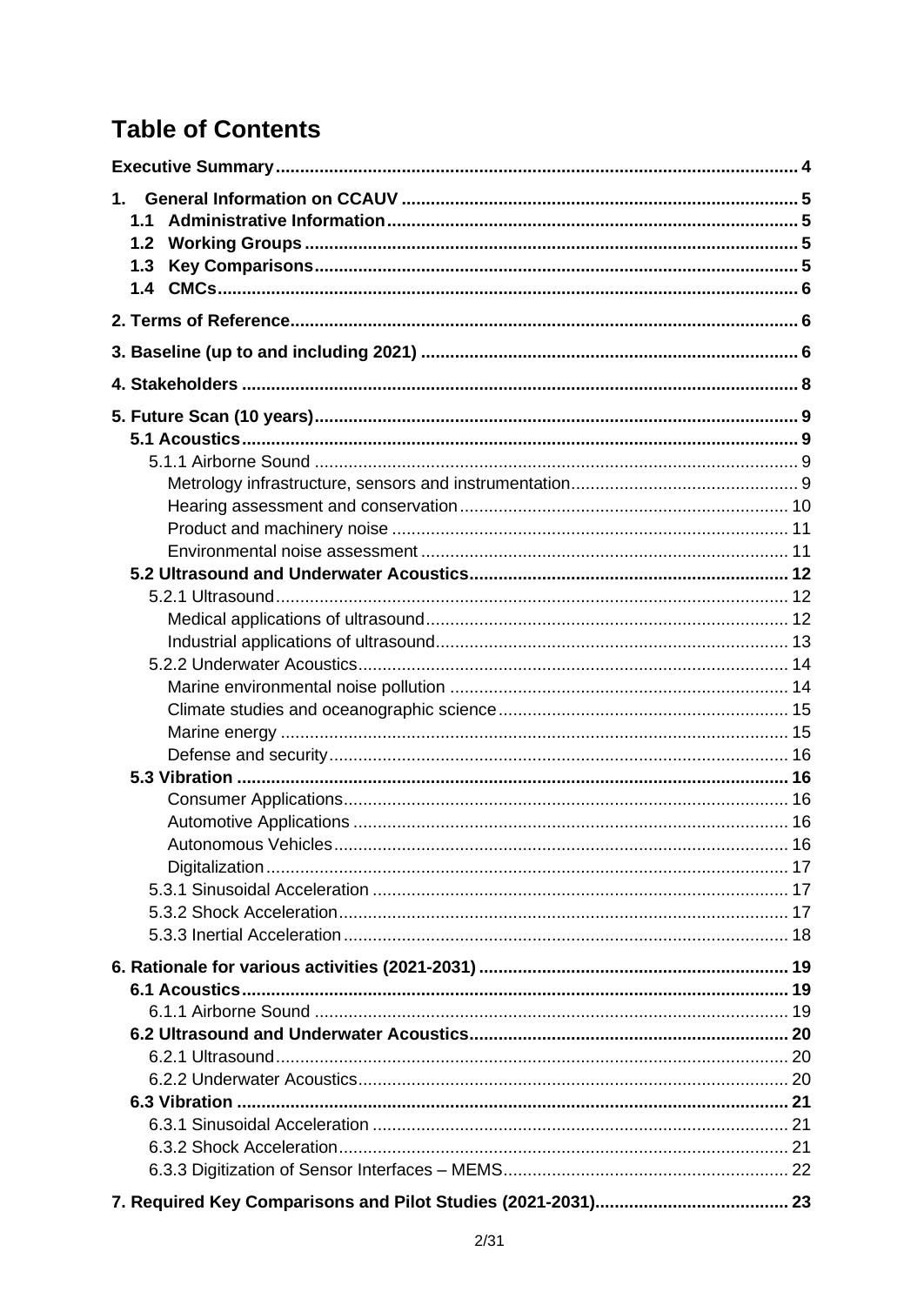| 8. Resource implications for laboratories for piloting comparisons 26 |  |
|-----------------------------------------------------------------------|--|
|                                                                       |  |
|                                                                       |  |
|                                                                       |  |
|                                                                       |  |
|                                                                       |  |
|                                                                       |  |
|                                                                       |  |
|                                                                       |  |
|                                                                       |  |
|                                                                       |  |
|                                                                       |  |
|                                                                       |  |
|                                                                       |  |
|                                                                       |  |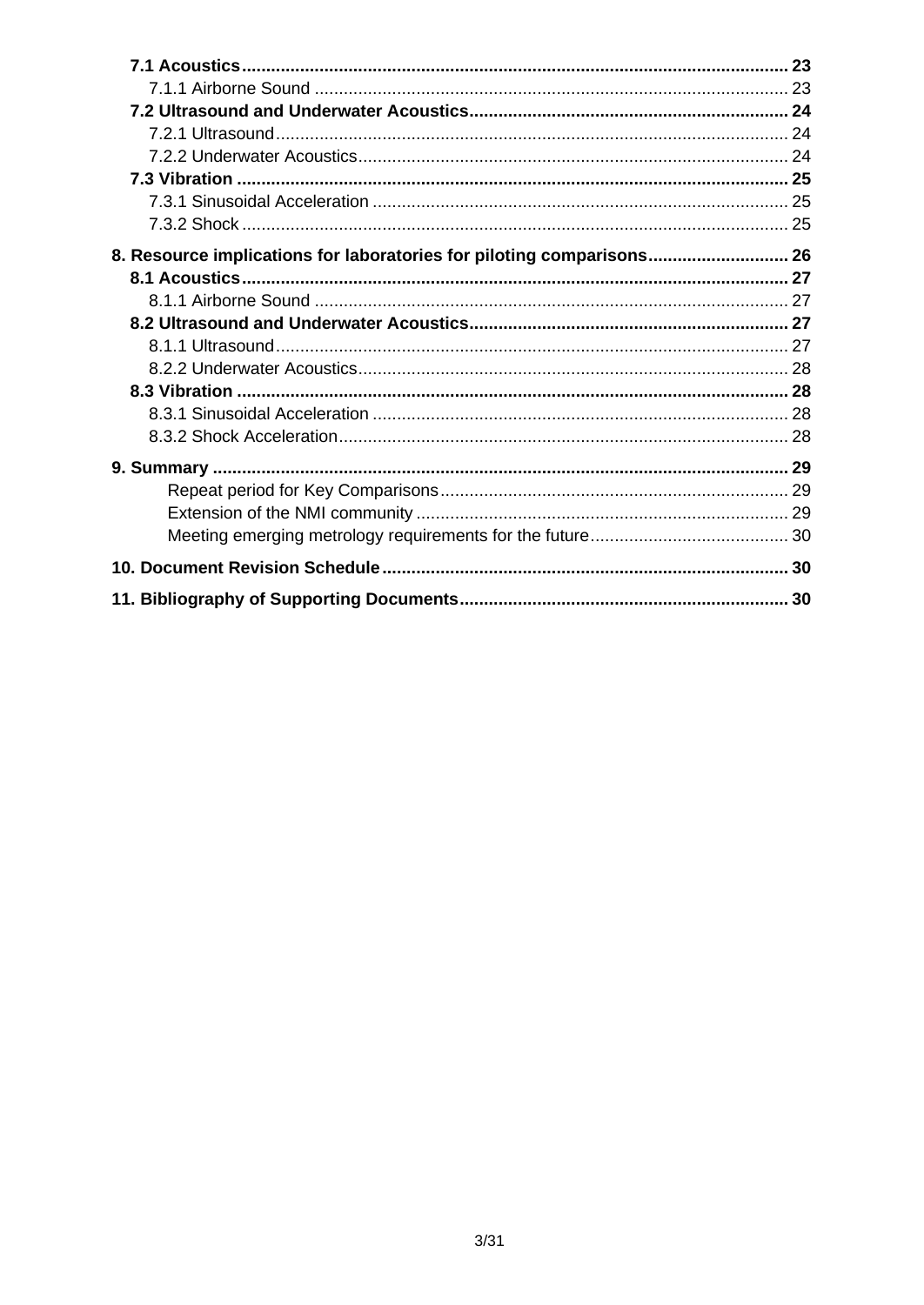

# **Strategy Document**

**Consultative Committee for Acoustics, Ultrasound, and Vibration (CCAUV)**

# <span id="page-3-0"></span>**Executive Summary**

The Consultative Committee for Acoustics, Ultrasound, and Vibration was established in 1999 to ensure that the quantities relevant to sound and acceleration metrology are realized and disseminated worldwide in a uniform and appropriate manner. Though the measurement units that the CCAUV supports are not base units of the International System of Units (SI), they have a direct relationship to public safety, health, and national security. The CCAUV carries out key comparisons to support measurements related to sound in air and water, ultrasound, and acceleration based on sinusoidal and shock excitation. Member laboratories also carry out comparisons at the regional level and through participation in and reporting on bilateral comparisons between laboratories.

The CCAUV has no excessive work in progress for reviewing current CMCs but plans to pursue a risk-based assessment approach towards reviewing them in the future. The planning process for consultative committee-level key comparisons (CCKCs) involves careful deliberation to optimize resource requirements needed to respond to the needs of its stakeholders. Some mature key comparisons (KCs) have now reached the stage where repeats of CCKCs, normally in a 10-year cycle, are being conducted to assess them as well as to extend their calibration range. Efforts to catch up the calibration capabilities emerging NMIs are underway, however, their calibration capabilities must first be confirmed by regional metrology organization (RMO). Before proposing new CCKCs, the CCAUV's approach is to hold pilot comparisons to review their feasibility, the adequacy of the technical protocol, and the calculation process used to determine the reference value.

As stakeholders of the CCAUV are diverse, traceability to end users can be guaranteed only if the secondary calibrations at the level of accredited and non-accredited calibration and testing laboratories and measurement protocols at user level are adequately followed. Guide documents, available from the IEC and ISO, are referred to in our KC protocols to be followed by our stakeholders and users. Thus, the CCAUV keeps close interaction with the relevant technical committees (TCs) in the IEC and ISO, as well as with regulators for occupational safety, environmental safety, traffic authorities, as well as others as needs arise.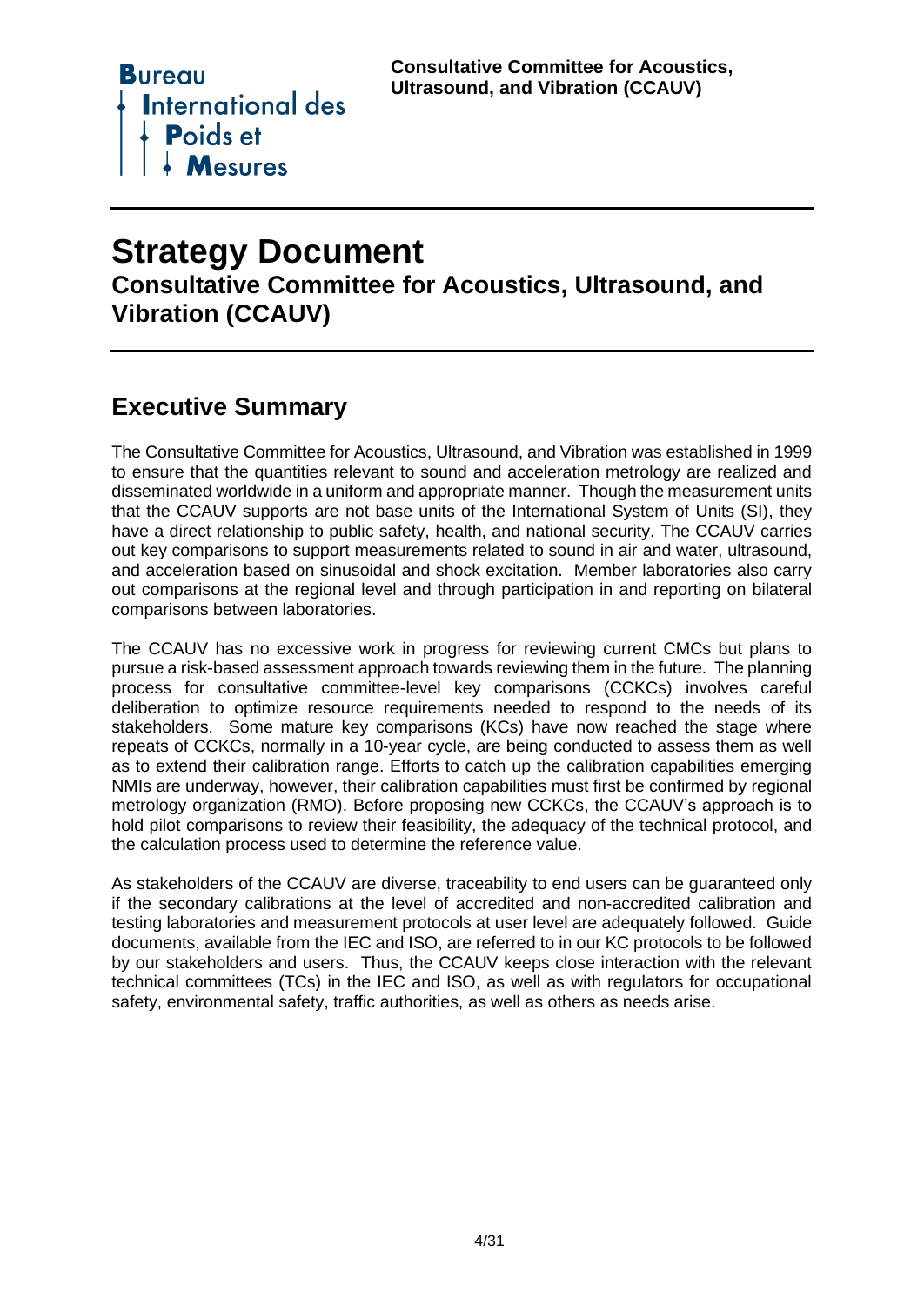# <span id="page-4-0"></span>**1. General Information on CCAUV**

## <span id="page-4-1"></span>**1.1 Administrative Information**

- Consultative Committee for Acoustics, Ultrasound, and Vibration (CCAUV)
- Established in 1999
- President: Dr. Hector Laiz (INTI), since 2019
- 18 members, 12 observers, and 3 liaisons
- CCAUV meets every 2 years
- Last meeting was held 24 to 27 September 2019
- 51 participants at last meeting (experts included)
- 17 CC-KCs and 24 RMO-KCs carried out from 1999 to 2021
- 4 Pilot Studies were carried out from 1999 to 2021
- 1299 CMC entries are published in KCDB of which 205 from the last CCAUV meeting.

# <span id="page-4-2"></span>**1.2 Working Groups**

The CCAUV has 3 Working Groups (WGs) that typically meet every two years, in conjunction with the CCAUV plenary meeting.

- CCAUV Working Group on Strategic Planning (CCAUV-SPWG)
- CCAUV Working Group for RMO Coordination (CCAUV-RMO)
- CCAUV Working Group for Key Comparisons (CCAUV-KCWG)

### <span id="page-4-3"></span>**1.3 Key Comparisons**

The CCAUV has carried out 17 key comparisons (KCs), three repeats of KCs, and two are in progress. *[Table 1](#page-4-4)* below shows a listing of them as well as a summary description. More information can be found on the online Key Comparisons Database [\(KCDB\)](https://www.bipm.org/kcdb/).

<span id="page-4-4"></span>

| Key<br>Comparison | <b>Description</b>                                                                              | Date        |
|-------------------|-------------------------------------------------------------------------------------------------|-------------|
| CCAUV.A-K1        | Comparison of laboratory standard microphone calibrations, 63<br>$Hz$ to 8 kHz                  | 1999 - 2001 |
| CCAUV.A-K2        | Comparison of laboratory standard microphone calibrations at<br>low frequencies, 2 Hz to 250 Hz | 2004 - 2005 |
| CCAUV.A-K3        | Comparison of laboratory standard microphone calibrations,<br>31.5 Hz to 31.5 kHz               | 2003 - 2006 |
| CCAUV.A-K4        | Free field sound pressure in air, 1 kHz to 40 kHz                                               | 2007 - 2008 |
| CCAUV.A-K5        | Comparison of laboratory standard microphone calibrations, 2<br>$Hz - 10$ kHz                   | 2011 - 2012 |
| CCAUV.A-K6        | Primary pressure calibration of laboratory standard<br>microphones LS2P, 20 Hz - 25 kHz         | 2019 - 2022 |
| CCAUV.U-K1        | Ultrasonic power, 1.9 MHz, 6.3 MHz and 10.5 MHz at 10 mW,<br>100 mW, 1 W, 10 W and 15 W         | 1999 - 2002 |
| CCAUV.U-K2        | Comparison of 1 mm hydrophone calibrations, 1 MHz to 15<br>MH <sub>z</sub>                      | 1999 - 2003 |
| CCAUV.U-K3        | Ultrasonic power, 2 MHz to 15 MHz at 10 mW to 15 W                                              | 2008 - 2012 |
| CCAUV.U-K3.1      | Ultrasonic power, 2 MHz to 15 MHz at 10 mW to 15 W                                              | 2014 - 2015 |

**Table 1.** Listing of Key Comparisons with links to the CCAUV key comparison database carried out and in progress since the inception of the CCAUV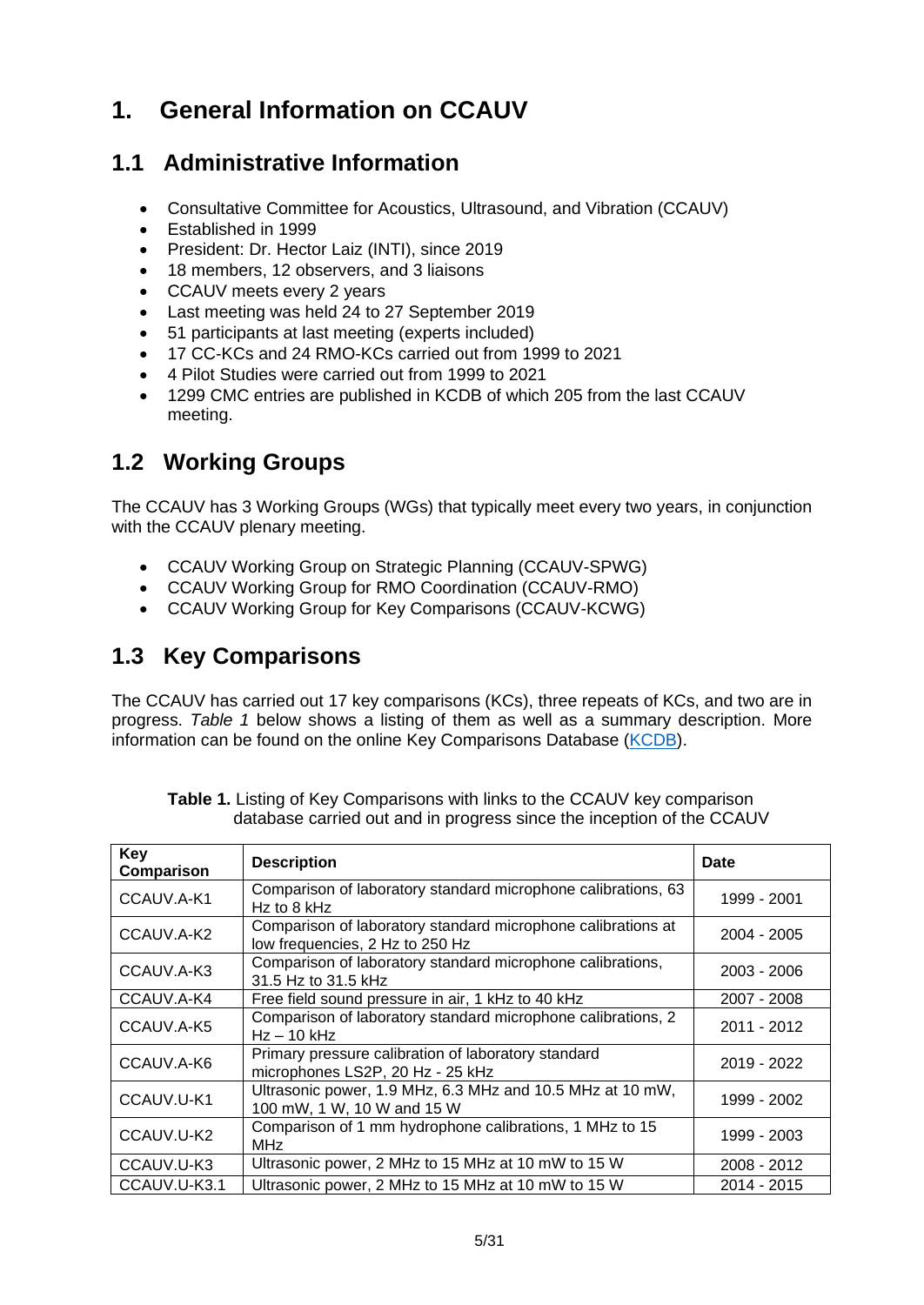| <b>Key</b><br>Comparison                                                                                                      | <b>Description</b>                                                                  | Date          |
|-------------------------------------------------------------------------------------------------------------------------------|-------------------------------------------------------------------------------------|---------------|
| CCAUV.U-K4                                                                                                                    | Comparison of 1 mm hydrophone calibrations, 0.5 MHz to 20<br><b>MHz</b>             | 2014 - 2016   |
| CCAUV.V-K1                                                                                                                    | Vibration acceleration, 40 Hz to 5 kHz                                              | 2000 - 2001   |
| CCAUV.V-K1.1                                                                                                                  | Vibration acceleration, 40 Hz to 5 kHz                                              | 2006 - 2007   |
| CCAUV.V-K2                                                                                                                    | Vibration acceleration, 10 Hz to 10 kHz                                             | 2009 - 2012   |
| Acceleration complex sensitivity, 0.1 Hz to 40 Hz with specified<br>CCAUV.V-K3<br>acceleration amplitudes                     |                                                                                     | $2013 - 2015$ |
| CCAUV.V-S1                                                                                                                    | Angular acceleration, 0.4 Hz to 1 kHz                                               | 2012 - 2013   |
| CCAUV.W-K1                                                                                                                    | Comparison of hydrophone calibrations for underwater<br>acoustics, 1 kHz to 500 kHz | $2000 - 2003$ |
| CCAUV.W-K2                                                                                                                    | Comparison of free-field hydrophone calibrations in water, 250<br>Hz to 500 kHz     | 2016 - 2021   |
| CCAUV.V-K4                                                                                                                    | Accelerometer shock calibration, 500 m/s <sup>2</sup> to 5000 m/s <sup>2</sup>      | $2016 - 2019$ |
| Primary calibration of magnitude and phase of the complex<br>CCAUV.V-K5<br>sensitivity of accelerometers from 10 Hz to 20 kHz |                                                                                     | $2017 - 2021$ |

# <span id="page-5-0"></span>**1.4 CMCs**

There is a total of 39 countries offering Calibration Measurement Capabilities (CMCs) adding up to a total of 1299 CMC entries published on the online CMC database [\(KCDB\)](https://www.bipm.org/kcdb/).

All 39 of the National Measurement Institutes are listed as offering airborne sound calibrations, most of which include LS1P and LS2P standard microphone, pistonphone, and sound calibrator calibrations. Three NMIs are listed as offering hydrophone calibration capabilities. Nine NMIs are listed as offering ultrasound calibrations related with ultrasonic power. Thirtyone NMIs offer vibration-based accelerometer sensitivity calibrations; four are listed as offering shock calibrations.

# <span id="page-5-1"></span>**2. Terms of Reference**

The CCAUV ensures that the quantities relevant to sound and acceleration metrology are realized and disseminated worldwide in a uniform and appropriate manner to establish and maintain global compatibility of such measurements through promotion of traceability to the SI. Sound and acceleration metrology include airborne sound, underwater acoustics, ultrasound, sinusoidal acceleration and shock acceleration, as well as inertial acceleration. Towards these ends, the CCAUV works to:

- **Endow traceability by international collaboration and coordination;**
- Identify, plan and execute key comparisons of national measurement standards;
- **E** Harmonize contacts between Regional Metrology Organizations (RMOs) and survey issues related to CMCs in the framework CIPM MRA (cf. RMOWG);
- **EXECT** Identify advances in physics and engineering that directly influence AUV metrology;
- Provide a vision for short- and long-term strategy (cf. SPWG);
- Provide expertise to maintain AUV metrology at its highest level (cf. KCWG);
- Prepare recommendations for discussion at the CIPM.

# <span id="page-5-2"></span>**3. Baseline (up to and including 2021)**

The CCAUV was created in 1999. At the writing of this report 17 CIPM key comparisons (KCs) have been completed, 3 have been repeated, and 1 is in progress. In addition to this, 36 Regional Metrology Organization (RMO) key comparisons have been carried out. Two key comparisons are regionally complete, i.e. all active RMOs are linked within these areas. The CCAUV has now reached the stage where repeats of KCs are being carried out in addition to considering new ones.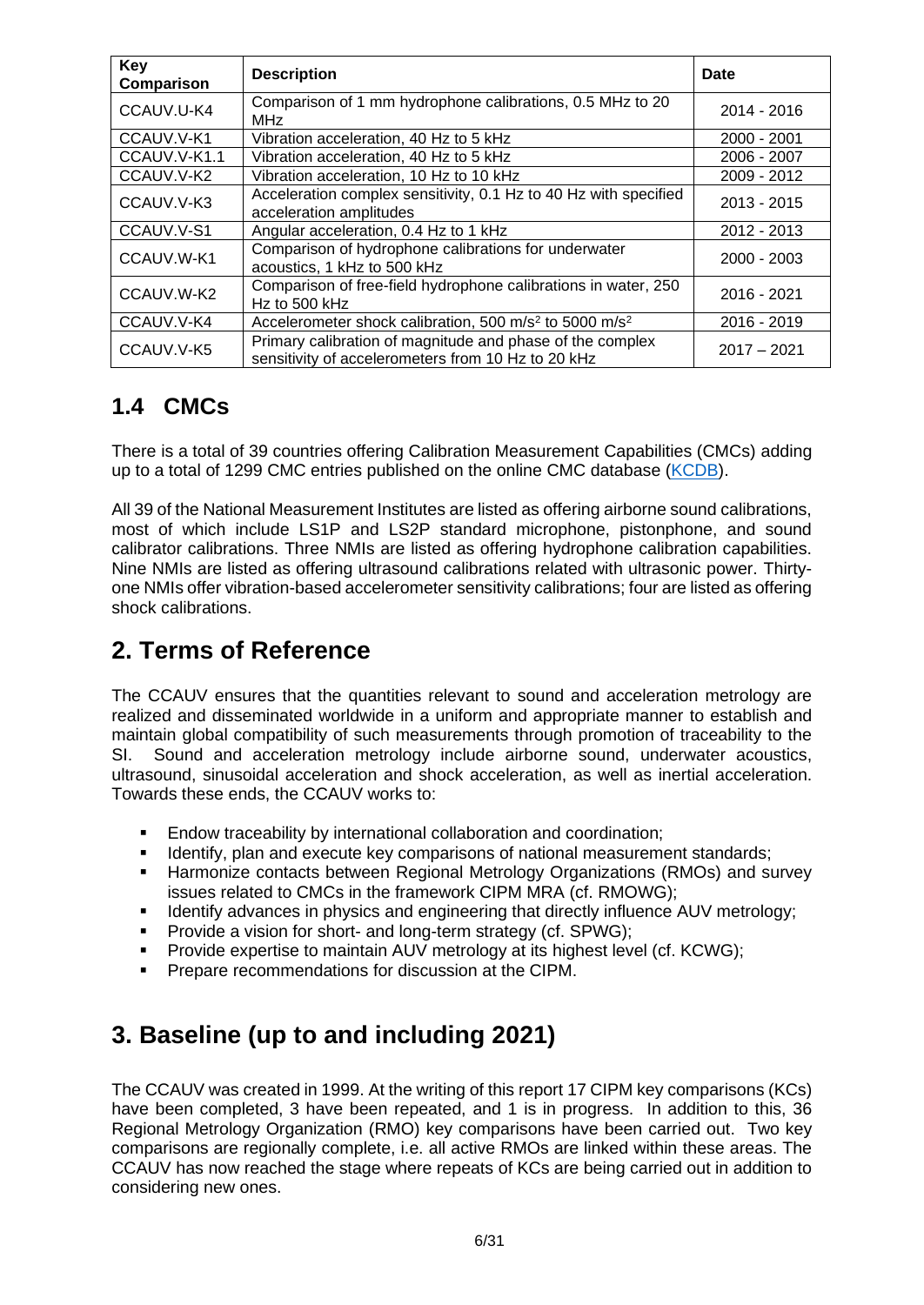The AUV designation signifies Acoustics (A), Ultrasound (U), and Vibration (V). The designation (A) for Acoustics refers to Airborne Sound. The designation (U) refers Ultrasound and Underwater Acoustics. The designation (V) refers to acceleration measurements, which are inclusive of Sinusoidal Acceleration and Shock Acceleration, as well as Inertial Acceleration.

| (A) | <b>Acoustics</b>                            |                                                                                                                                                                  |
|-----|---------------------------------------------|------------------------------------------------------------------------------------------------------------------------------------------------------------------|
|     | Airborne Sound                              | Airborne sound is sound that is<br>transmitted through the air.                                                                                                  |
| (U) | <b>Ultrasound and Underwater Acoustics</b>  |                                                                                                                                                                  |
|     | Ultrasound                                  | Ultrasound is sonic energy at a<br>frequency above the human hearing<br>range (20 kHz) whose applications<br>are both in industrial and medical<br>applications. |
|     | <b>Underwater Acoustics</b>                 | Underwater acoustics is the study of<br>the propagation of sound in aquatic<br>environments.                                                                     |
| (V) | <b>Vibration</b>                            |                                                                                                                                                                  |
|     | Sinusoidal Acceleration                     | Acceleration measurements using<br>sinusoidal steady state mechanical<br>vibrations (rectilinear and angular).                                                   |
|     | <b>Shock Acceleration</b>                   | Acceleration measurements using<br>transient impact.                                                                                                             |
|     | Inertial Acceleration (under consideration) | Acceleration measurements by<br>static positioning in the gravitational<br>field or held at continuous rotation<br>rate.                                         |

|  | Table 2. Sub-fields covered by the categories A-U-V |  |
|--|-----------------------------------------------------|--|
|  |                                                     |  |

The CCAUV plenary session is preceded by meetings of each of its three working groups: the Strategic Planning Working Group (SPWG), the Regional Metrology Organization Working Group (RMOWG) and the Key Comparison Working Group (KCWG) [1]. The SPWG oversees revising the CCAUV strategy and associated documents on a regular basis. The RMOWG, among other things, works to resolve inter-RMO CMC review obstacles and to harmonize intra-RMO CMC review processes. The KCWG reviews protocols, reports of international key comparisons and coordinates with the RMO key and supplementary comparisons in order to assure the quality of the published data.

The CCAUV meets every two years. The meetings are formatted to include issues covered by the Terms of Reference (ToR). The meetings also provide an opportunity for scientific exchange and thematic presentations on current leading-edge AUV metrology topics, which have become a feature of the meetings.

The CCAUV follows the interactions with other adjacent fields and applications, such as the work on the new definition of the kelvin and materials metrology. It also has close interaction with the Technical Committees of the International Electrotechnical Commission (IEC) and the International Organization for Standardization (ISO), both of which have an observer status within the Consultative Committee.

The CCAUV's Key Comparisons (KCs) are listed with the suffixes A, U, V, and W, which cover the topics of: Acoustics (A), Ultrasound (U), and Vibration (V) and underwater acoustics (W).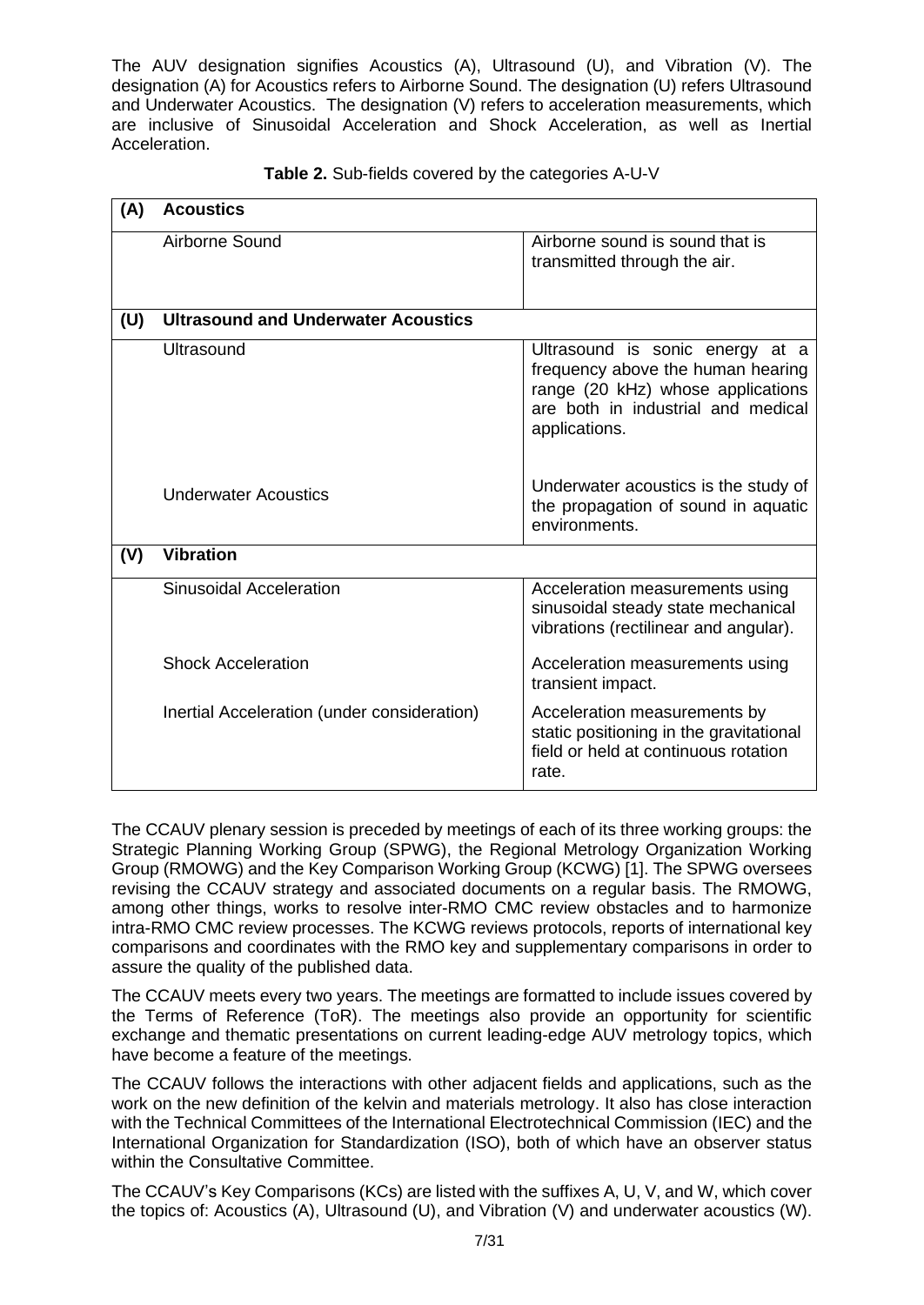Acceleration calibrations were initially only supported using vibration-based (sinusoidal) methods, hence the designation of V assigned to refer to acceleration and shock, as well as inertial acceleration.

# <span id="page-7-0"></span>**4. Stakeholders**

The stakeholders and applications of AUV activities cover a large range of interest groups. Below, examples of some major actors and implications are listed.

| <b>Stakeholder</b>                   | <b>Application</b>                                        |
|--------------------------------------|-----------------------------------------------------------|
| Metrological bodies                  | High precision metrology                                  |
|                                      | Precursor to other stakeholders                           |
| Health                               | Hearing assessment                                        |
|                                      | Objective audiology                                       |
|                                      | Diagnostics (imaging)                                     |
|                                      | Therapy                                                   |
|                                      | Cleaning and materials processing                         |
|                                      | Occupational safety                                       |
|                                      | Patient safety                                            |
|                                      | Human body comfort (vibration)                            |
| Industry                             | Industrial design                                         |
|                                      | Equipment manufacturers                                   |
|                                      | Automotive                                                |
|                                      | Aerospace                                                 |
|                                      | Testing                                                   |
|                                      | Health and occupational safety                            |
|                                      | <b>Cleaning procedures</b>                                |
|                                      | Robotics and machine tool                                 |
|                                      | Secondary calibration and testing                         |
|                                      | laboratories                                              |
| <b>Consumer Electronics</b>          | Mobile devices                                            |
|                                      | Fitness tracking                                          |
| Trade                                | Added value in performance of products                    |
| Environment                          | Marine noise pollution                                    |
|                                      |                                                           |
|                                      | Climate change monitoring<br>Airborne environmental noise |
|                                      |                                                           |
|                                      | Earthquake monitoring                                     |
|                                      | Carbon capture and storage                                |
|                                      | Public transportation                                     |
|                                      | Comprehensive Nuclear-Test-Ban Treaty                     |
|                                      | Organization (CTBTO)                                      |
|                                      | International Monitoring System (IMS)                     |
| Society                              | Environmental protection                                  |
|                                      | Psychological influence and human health                  |
|                                      | Music and entertainment                                   |
| Academia                             | <b>Universities</b>                                       |
|                                      | <b>Research Institutes</b>                                |
| Energy                               | Offshore oil and gas                                      |
|                                      | Marine renewable energy                                   |
|                                      | <b>Biofuel production</b>                                 |
|                                      | Wind                                                      |
| <b>Standardization Organizations</b> | ISO, IEC,                                                 |
|                                      | <b>Regional and National Bodies</b>                       |
| Legal Metrology                      | Regulators and Administration, OIML                       |
| Defense                              | Defense and security                                      |

*Table 3. Stakeholders of the CCAUV*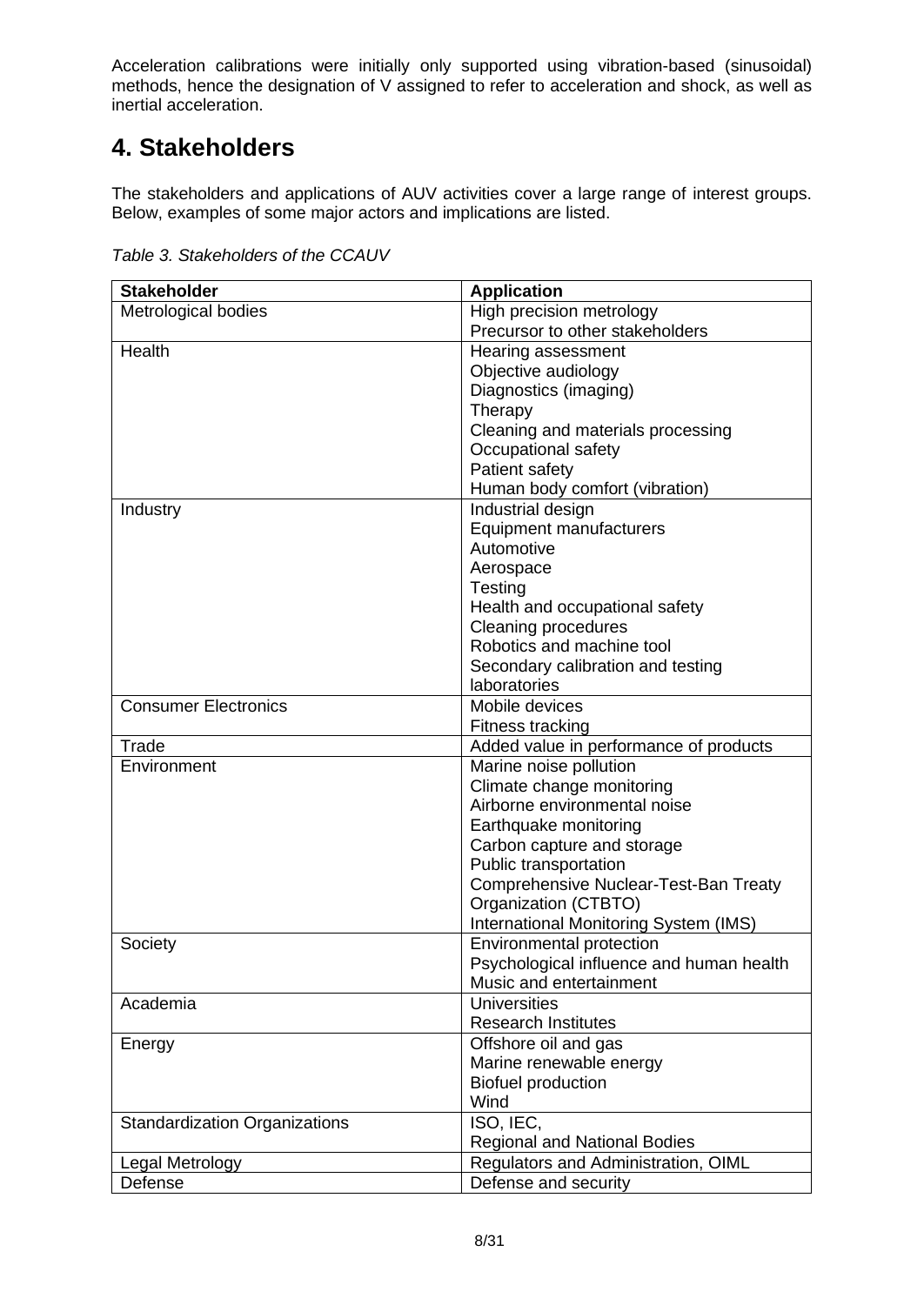| Ocean science and marine applications | Ocean<br>and<br>currents<br>processes<br>(e.q. |
|---------------------------------------|------------------------------------------------|
|                                       | temperature)                                   |
|                                       | Hydrographic mapping                           |
|                                       | Positioning, Navigation                        |
|                                       | Communication                                  |
|                                       | Sonar                                          |
|                                       | Echo-sounding                                  |
|                                       | Geophysical survey                             |

# <span id="page-8-0"></span>**5. Future Scan (10 years)**

The CCAUV identifies, develops, and supports key comparisons in acoustics, ultrasound, and vibration measurements. The future scan reviews the evolving needs associated with its existing services and emerging needs that arise in this field of metrology. The CCAUV has expanded its measurement support, completing a key comparison for underwater acoustics in 2014, and has carried out a new key comparison for shock acceleration, which was completed in 2019.

Since the previous edition of this document, the new topic of inertial acceleration has been added, motivated by a growing significant global market for inertial sensors based on Microelectromechanical Systems (MEMS).

## <span id="page-8-1"></span>**5.1 Acoustics**

### <span id="page-8-2"></span>**5.1.1 Airborne Sound**

Future development for the metrology for airborne sound (sound in air) can be encompassed along four main lines with emerging technologies: a) Metrology infrastructure, sensors and instrumentation, b) Hearing assessment and conservation, c) Product and machinery noise, d) Environmental noise assessment. In all these areas, the common denominator is to better understand and mitigate the impact of noise on humans, and their environment.

Although the requirements from each line of development can be described separately, a number of synergies and common elements among them naturally occur. It is, for instance almost a matter of common sense that the generation of a robust metrological infrastructure will underpin all the other lines. Overlap among the lines dealing with noise is also expected.

Each line of development has a strong impact on the population, and on industrial activities, industrial design, urban planning, health, safety, security, and environmental protection; positive applications of sound and strategies for the mitigation of noise are intertwined in several cases. Most important is the fact that benefits extend across all society, from urban to rural populations, and across all stages of life, from birth (in the form of neonatal screening) into old age (hearing conservation). It also identifies the investments needed now, that will produce benefits for generations to come. The four lines are described below.

#### <span id="page-8-3"></span>*Metrology infrastructure, sensors and instrumentation*

Novel, emerging applications for acoustic measurement are often pushing the limits of frequency and dynamic range at which measurement traceability can currently be provided. Primary standards need to continue developing ahead of these drivers, also by developing alternative realizations of the acoustic SI units, supporting a comprehensive range of practical and affordable calibration services for working devices. Here the focus is on extending capability, for example, to enable the measurement of airborne ultrasound and infrasound, develop further the direct realization of sound power, or link with standards for dynamic pressure where levels are substantially higher. Furthermore, the pursuit of optical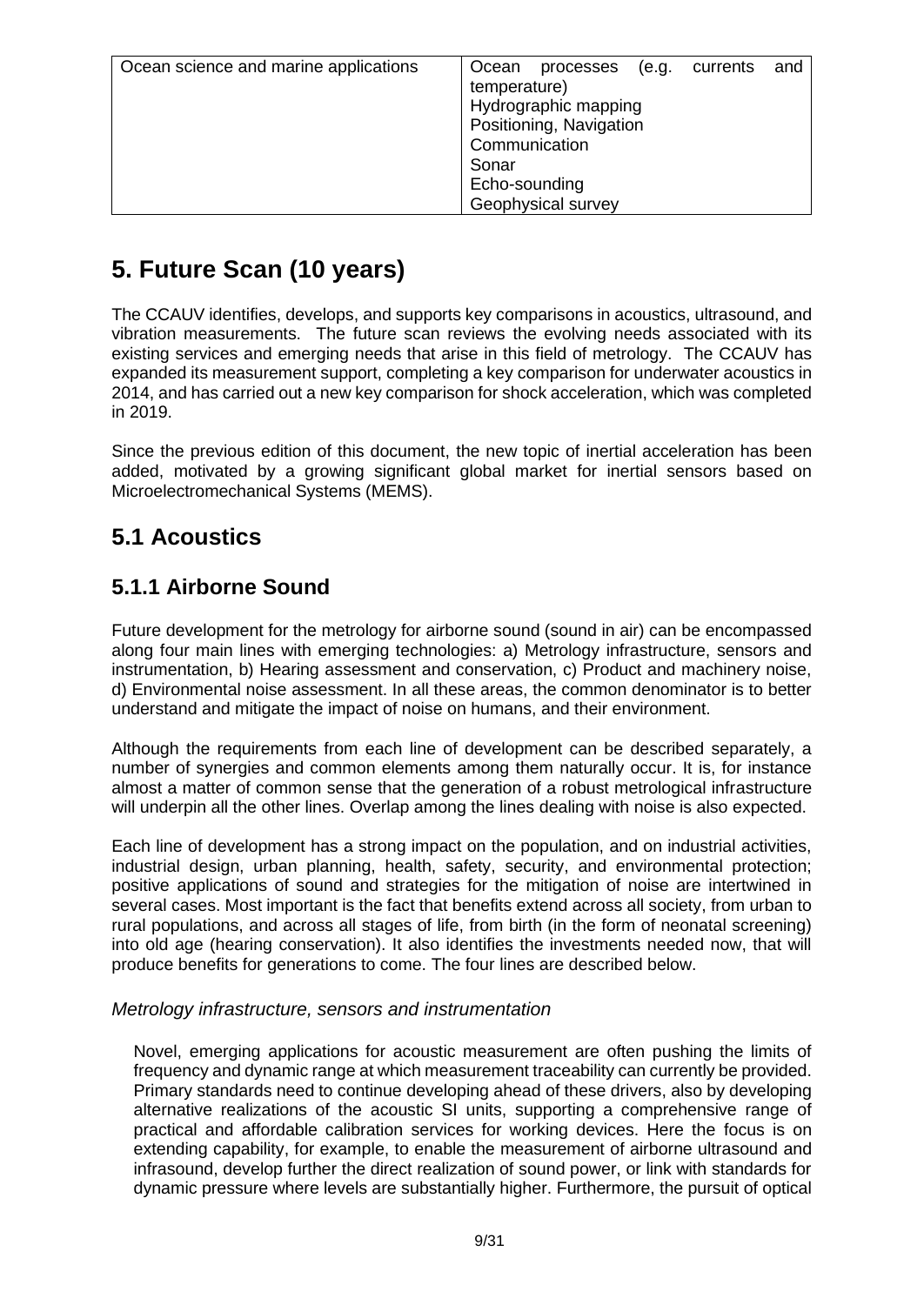methods to provide a direct basis for traceability and move away from an artifact-based primary standard, is already underway in some NMIs [2-4] and may be increased.

Additionally, the impact of Acoustic Metrology in the further development of the SI, for instance, on the realization of the Boltzmann constant via Acoustic Thermometry should be pursued further and emphasized as a strong part of an interdisciplinary approach for supporting the new SI. Another interdisciplinary line is the metrological support of applications related with food safety and air pollution such as Acoustic Spectroscopy for particle size measurement and Photoacoustic Spectroscopy in trace gas monitoring.

Sensors, and the instrumentation used to produce meaningful outputs from them, underpin all acoustic measurement, starting with the realization and dissemination of the primary standard and finishing with hearing assessment, noise measurement or a description of sound quality. In many cases, the drivers for developments in acoustic instrumentation can be addressed through innovation in sensors and instrumentation. In this respect, there is great potential to exploit synergies with the consumer product sector, where the demand for microphones now exceeds 2 billion units per annum. These markets are generating the basic components to enable the development of low-cost robust sensor systems capable of wireless, autonomous and intelligent operation, possibly combining multi-parameter sensing within a single device or network of devices. Such features will dramatically extend the role of acoustic measurement across the health, environment, industry and energy sectors. However, the deployment of such systems needs to be underpinned by new metrology (e.g. remote self-calibration, data fusion in network systems and uncertainty analysis) to support reliable and safe operation (including the use of digital sensors) and for underpinning traceability chains and quality management requirements. Further along in the digital agenda, the digital distribution of calibration data, whether on-the-cloud storage or locally at the instrumentation, should be a relevant line of work.

#### <span id="page-9-0"></span>*Hearing assessment and conservation*

Hearing impairment can lead to severe degradation in quality of life. Hearing loss leads to social isolation, family tensions and employment challenges for adults. In children, it effects communication ability, literacy, educational achievement, and social and psychological development. Consequently, national healthcare programs invest heavily in both hearing diagnostics (through screening programs) and rehabilitation (hearing aids). Aside from disease and inherent disability, hearing is put at risk, most commonly, from excessive noise exposure. Noise induced hearing loss is one of the most prevalent occupational diseases. Aside from any ethical perspectives, the high economic burden that accompanies hearing loss makes it more important to develop preventative approaches to hearing conservation, this is particularly relevant because recent data also indicates that younger segments of the population may also suffer some degree of hearing loss induced by "voluntary" exposition to high sound levels. Measurement of noise dose is currently a sampling exercise, though usually limited to work premises. Widespread screening of a work-force, or 24-hour personal noise dose monitoring needs new approaches and innovative instrumentation.

As a result of initiatives to capitalize on the benefits of early diagnosis and treatment of hearing disorders in neonates and children, newborn screening programs using objective methods of audiology are now in place in many countries. Metrology underpinning hearing screening has not kept pace with modern audiological practices where there is a movement towards objective methods such as otoacoustic emission and evoked brainstem response. The provision of suitable measurement standards, reference devices (ear simulators) and calibration methods are in progress and need to continue building momentum to firstly catch up and then keep pace with rapidly developing clinical practices. The metrological underpinning of objective audiology is a vital prerequisite for the extended use of this technology which has the potential of becoming the standard diagnostic technology in audiology in future. Improved methods for the determination of reference values of the ear as hearing thresholds requires new calibration methods traceable to national standards and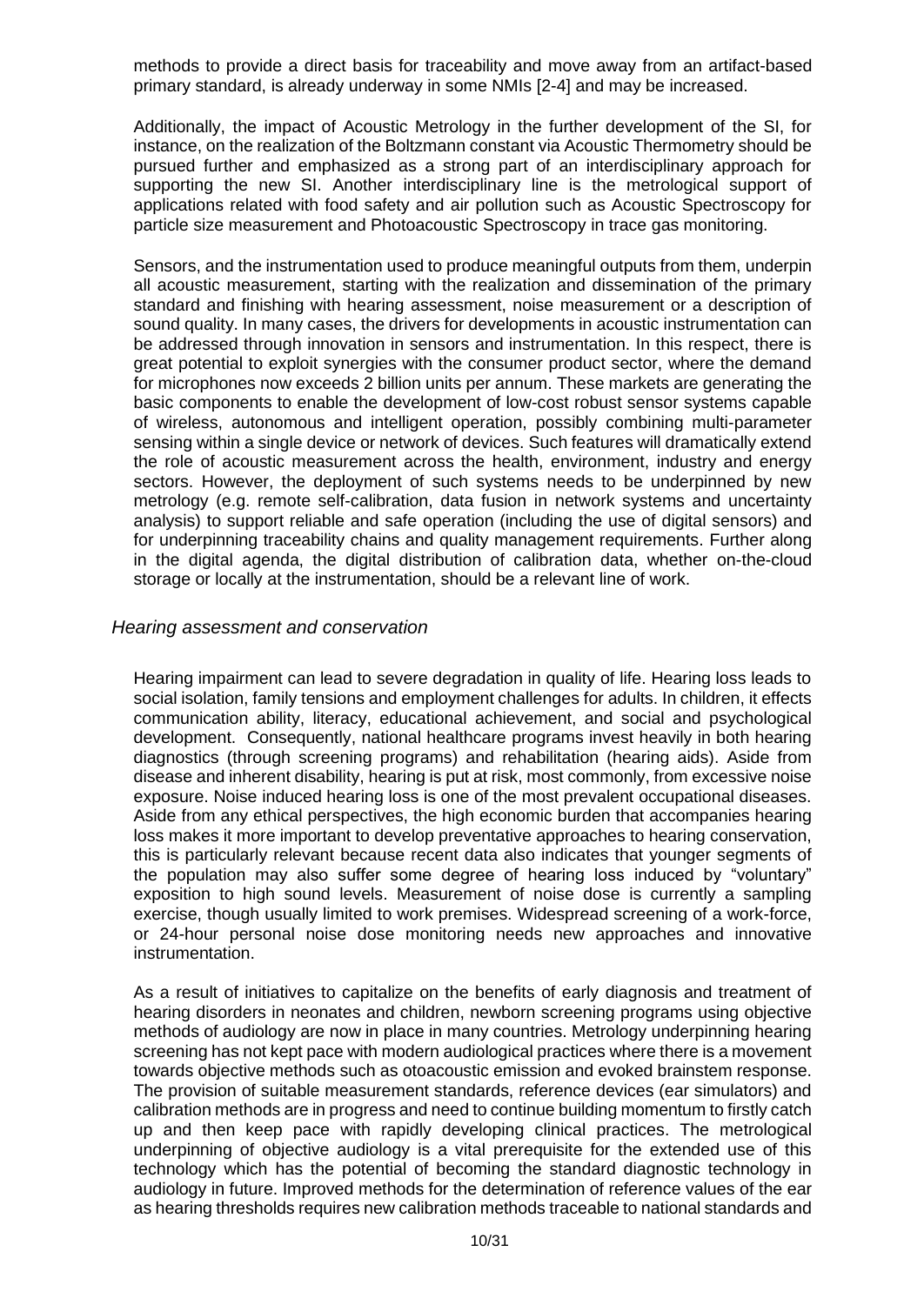the investigation of the relationship to behavioral hearing thresholds which have to be determined for the new earphones.

Alongside these developments, further generic science is needed to better understand and model the human auditory process, particular regarding hair cell damage by very high frequency sound, and the bone conduction mechanism. This underpins the basic science needed to establish hearing threshold data for transient and mixed stimuli, for bone conduction and for ultrasound and infrasound exposure.

Many sound sources arising from new technologies such as wind turbines, heat pumps, or sonochemical reactors emit sound in the infra- or ultrasound ranges. The perception mechanism of this non-audible noise is currently unclear, but it can be harmful or annoying. The well-established measurement and exposure determination of common noise assessment strategies extends only in the hearing frequency range and methodology outside of this are completely missing. This results in the situation that an assessment of this global threat is not possible to date. Investigation of the perception mechanisms and the development of measurement methodology for exposure will lead to a rational basis for an assessment of this non-audible sound which is currently not possible. This will support an assessment of potential health hazards and underpin the development of appropriate safety regulations and guidelines.

#### <span id="page-10-0"></span>*Product and machinery noise*

Increasingly, the acoustic performance of products becomes a distinguishing added-value feature. Examples include luxury cars, laptop computers, and domestic products such as vacuum cleaners, fans, washing machines, lawn mowers etc. The first measurement consideration has been the sound power produced by the product, but acoustic considerations have now evolved and engineering the sound produced by a product to improve its perceived quality is becoming increasingly important. Such positive uses of sound are rather unusual and create the demand for alternative metric types relevant to perception.

With the proliferation in low-cost sensors, there is now scope for active management of the acoustic performance of sophisticated items. For example, condition monitoring of machinery, vehicles, rail infrastructure and even domestic appliances could be implemented to maintain the acoustic performance designed into such products, optimizing operating efficiency or simply monitoring the level of noise produced. These applications demand new metrology such as acoustic signature recognition, decision making based on multi-parameter and/or distributed input data, in-situ calibration of sensor and sensor networks, and associated uncertainty and confidence considerations.

#### <span id="page-10-1"></span>*Environmental noise assessment*

Noise produced by a variety of sources is detrimental to the environment. These sources include transportation (road, rail, air), industrial plant and wind farms, neighborhood noise, sports and entertainment venues, and should be considered as extending to both outdoor and indoor environments.

Many processes described in noise directives (such as the EU directives) are repeated every 5 years providing scope for ongoing improvement in its mandates. One criticism is that its results bear little resemblance to the noise levels experienced at a given location at any particular time. It has further been criticized for relying totally on prediction, with no requirement for validation by actual measurement, because this would be "prohibitively expensive" through employing existing technology. New metrology for cost-effective widespread distributed noise measurement is needed to redress this deficiency.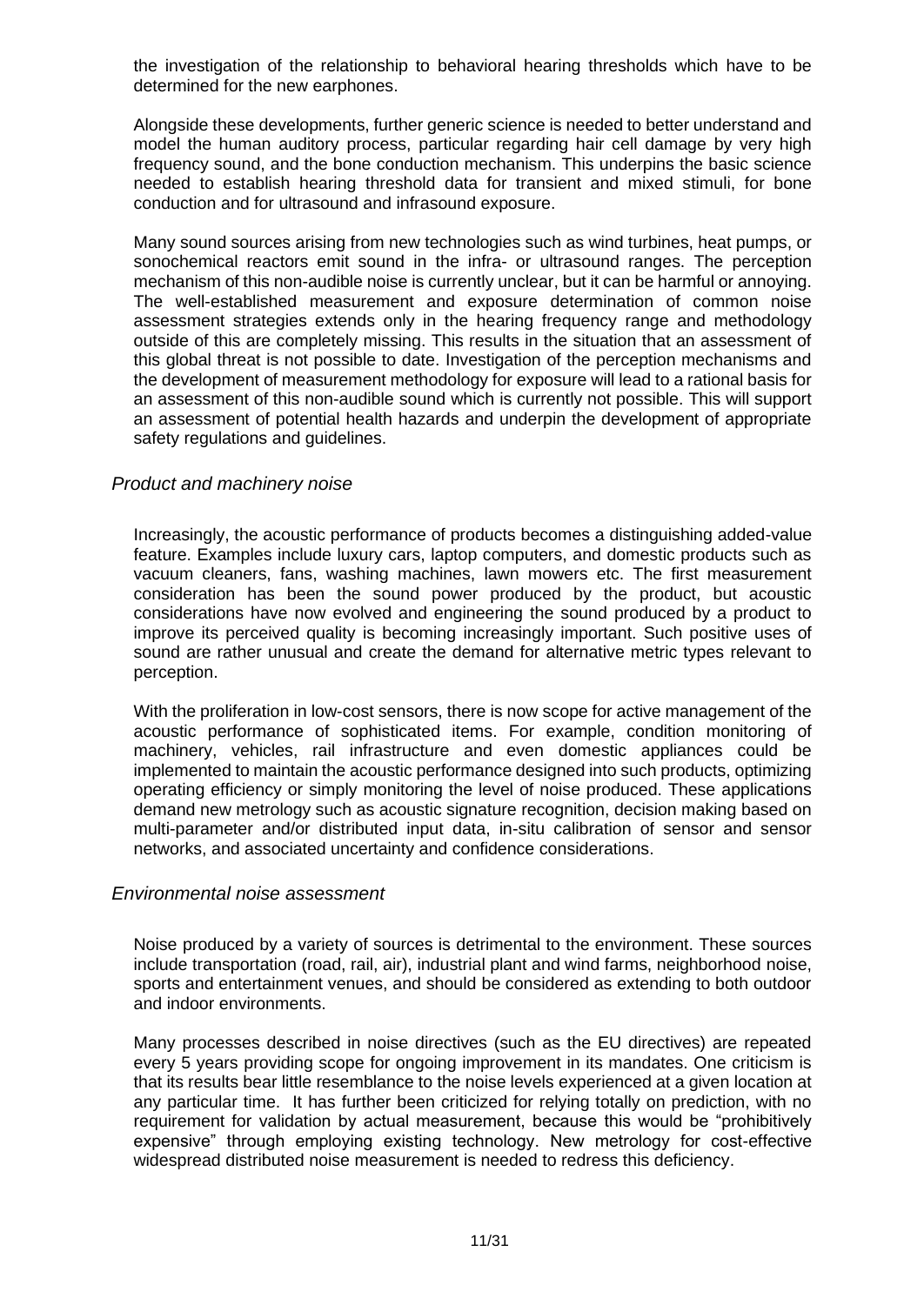A further aspect to be considered is the monitoring of highly dynamical events such as seismic activity and controlled explosions such as mining, demolition of man-made structures or weapon testing. Besides the impact on the environment, some of these sound sources may be have a vital importance for global security. In this context, a subset of the environmental monitoring which has relevant applications for supporting the monitoring of the international treaties for banning nuclear testing requires establishing acoustic traceability to very low frequencies down to 0.02 Hz.

## <span id="page-11-0"></span>**5.2 Ultrasound and Underwater Acoustics**

#### <span id="page-11-1"></span>**5.2.1 Ultrasound**

Applications of ultrasound may be broadly divided into two areas: medical and industrial.

#### <span id="page-11-2"></span>*Medical applications of ultrasound*

After X-rays, ultrasound is the second most commonly used imaging tool in medicine. World-wide, there are 250,000 diagnostic ultrasound instruments and 250 million examinations per year. Within the developed world, most foetuses will be the subject of at least two obstetric examinations during normal pregnancy. Safety-sensitive diagnostic applications will drive the continued development of improved metrological tools and prediction models. In particular, the past decades have seen a dramatic increase in quality and complexity of medical applications with modalities such as the early, routine cancer screening through elastographic [5] or shear-wave imaging methods, showing particular promise. A number of these applications involve generating higher acoustic output. Photoacoustics [6] is an emerging imaging modality which involves the application of light to a tissue, with an ultrasonic transducer array used to detect acoustic waves generated by optical absorption. The technique is used for pre-clinical imaging but is also starting to be applied for the diagnosis of breast disease. The technique combines the enhances optical absorption of tissues with acoustic beam-forming capability. Lung sonography [7] is a novel imaging diagnosis which is the method for getting clinical features of pulmonary lesion such as pneumonia from artefacts and pleural movement. The technique is used as the early screening for being able to carry out safely and repeatedly at the bedside. The technique has attracted a lot of attention during COVID-19 pandemic. Quantitative imaging, where intrinsic properties of tissue are determined with robust uncertainty estimates, is likely to be of growing importance for medical diagnosis. To improve the reliability of any individual investigation all results need to be traceable to national standards including the development of methods for a dedicated quality ensuring management. This covers the whole process from manufacturing of devices till the applications in clinics and medical centers. One basic element are test data sets or test objects which are proven by NMIs, calibration and measurement laboratories, or health agencies and which can be applied to investigate the accuracy and reliability of a device under test.

The complex nature of many medical interrelations, the high benefit to patients and the potential high economical outcome will dramatically promote the development of artificial intelligence in medical applications in future. This currently extensively developing process increasingly requires clear and dedicated rules and the development of a quality infrastructure. Test data sets for validating learning data and for an investigation of performance are required. This includes the development of a strategy for approval of software based on learning principles with respect for example to Medical Device Regulation (MDR) in Europe or other regulations in the world.

Novel therapeutic applications of ultrasound will continue to emerge, supporting drug delivery concepts based on high-power ultrasound or cavitation and more extensive use of High Intensity Focused Ultrasound (HIFU) or High Intensity Therapeutic Ultrasound (HITU). Exploitation of the clinical potential of these methods requires the development of metrology for both existing and emerging dosimetric quantities. To unlock the potential of therapeutic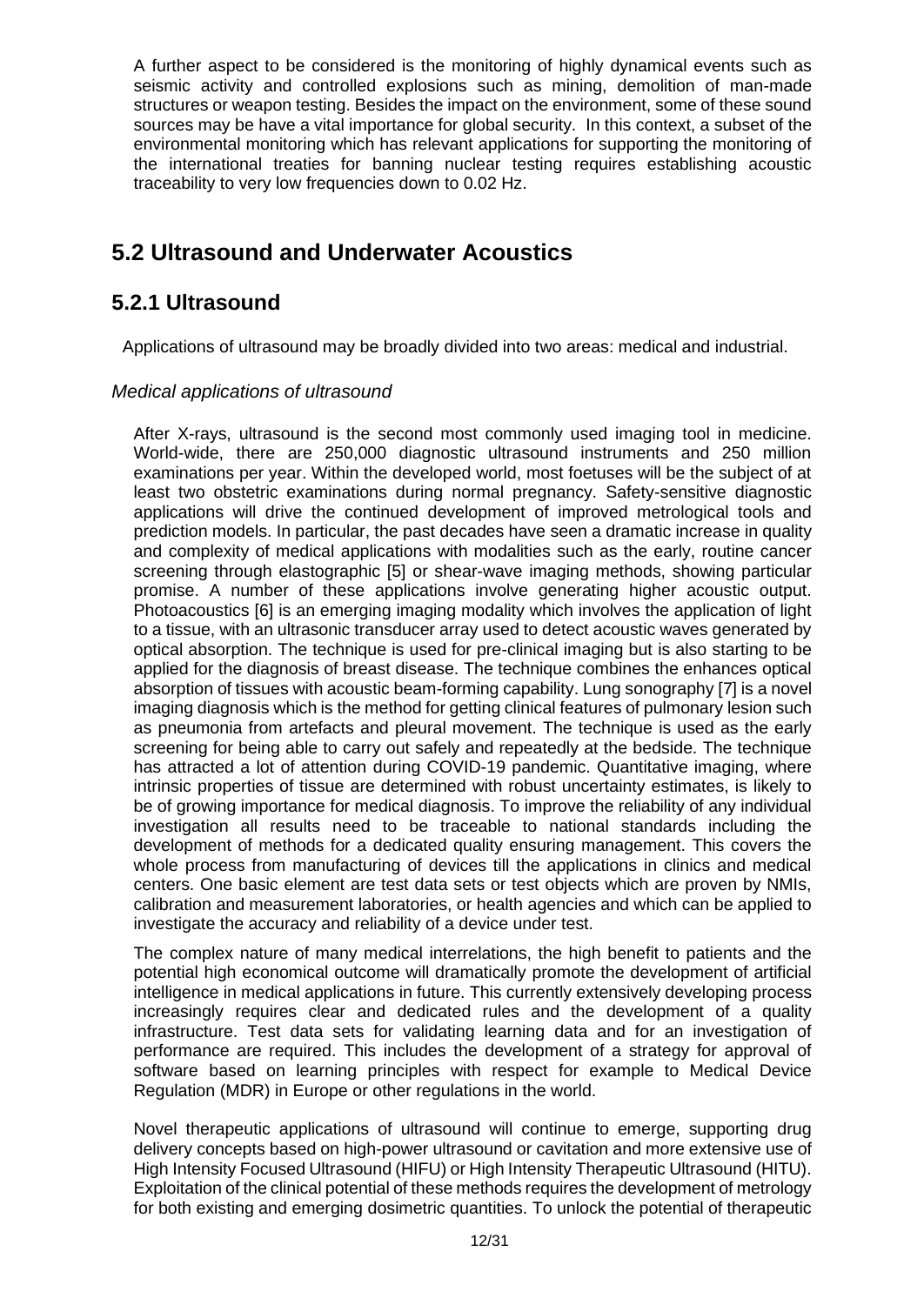ultrasound and to better assess safety in diagnostic applications, metrology is particularly essential to develop and validate methods for determining *ultrasound dose*. This will support treatment planning and risk assessments. Such advances require concepts of thermal ultrasound dose to firstly be developed, underpinned by validated measurement, and this will be a major thrust area for activity over the next decade. It is highly likely that future ultrasound therapies will increasingly move away from being ablation (temperature) based but will involve the use of micro-bubbles which respond to an applied ultrasound field. Even in the absence of micro-bubbles, ultrasound is being applied transcranially for the treatment of brain disorders (essential tremor) and neurostimulation. This is essentially at lower acoustic frequencies (100's of kHz) to overcome the high acoustic absorption of the skull. For manufacturers, micro-bubbles coupled with therapeutics will drive developments of the next wave of ultrasound technology into clinical practice. Microbubblebased drug/gene delivery vehicles for cancer and Alzheimer therapies promise significant advances in treatment. Applications involving the spatially and temporally-controlled application of ultrasound-induced heating or acoustic cavitation, high-frequency imaging or micro-machined transducers will come into use and bring with it a demand for underpinning metrology at various stages of instrumentation development and application.

Key factors in assessing the safety of medical ultrasound applications lie in methods of estimating *in-vivo* ultrasound levels to support treatment planning, and its implications in terms of bio-effects. Validated methods of determining the acoustic properties of materials over a wide frequency range, 20 kHz – 50 MHz, are required to enable reliable estimates to be made. These properties include absorption, attenuation, scattering, speed of sound and nonlinearity parameter. The ability to make such measurements over a widebandwidth, and use this to characterize liquid composition, is likely to find increasing application, for example in the evaluation of protein solutions, or assessment of nanoparticles, where the requirement may be for acoustic frequencies in excess of 100 MHz. To support the development of quantitative elastographic imaging techniques, there will be a requirement to develop standardized methods of determining Young's modulus and shear acoustic properties of tissue-like materials and to disseminate these to the user community.

#### <span id="page-12-0"></span>*Industrial applications of ultrasound*

Industrial applications of ultrasound are extensive, where it is commonly applied as a means of bringing about macroscopic changes in materials, either within the bulk or at surfaces. One key phenomenon driving these changes is acoustic cavitation: the generation of bubbles in a liquid medium through application of sound, whose eventual collapse creates the hostile conditions required to generate free-radicals, emit light, catalyze chemical reactions or clean surfaces. Ultrasonic cleaning is the most widespread application of industrial ultrasound, and such vessels are used for the cleaning of surgical and dental instruments. The equipment generates complex *acoustic pressure* distributions, leading to 'hot-spots' and 'cold-spots' in generated cavitation activity. Recent industrial developments are targeting higher frequency (>500 kHz) systems employed for finecleaning applications required for optical component and microelectronics manufacture, where understanding cavitation severity and type are crucial to minimizing unwanted surface damage. There is therefore a need for broadband measurement methods capable of resolving non-uniformity in acoustic field distributions, providing information on the spatially-varying degree of cavitation. Cavitation activity has been shown to be strongly related to process efficiency, and it is anticipated there will be significant activity within the standardization community to develop appropriate metrological tools for determining this quantity, at laboratory and user levels. This will lead to a better understanding of factors affecting the application of cavitation, optimizing its use and enabling high power ultrasound to be further applied in an economically viable way, over a wide range of technical fields such as food (crystallization control, pasteurization), pharmaceuticals (particle size control) and biofuel production industries.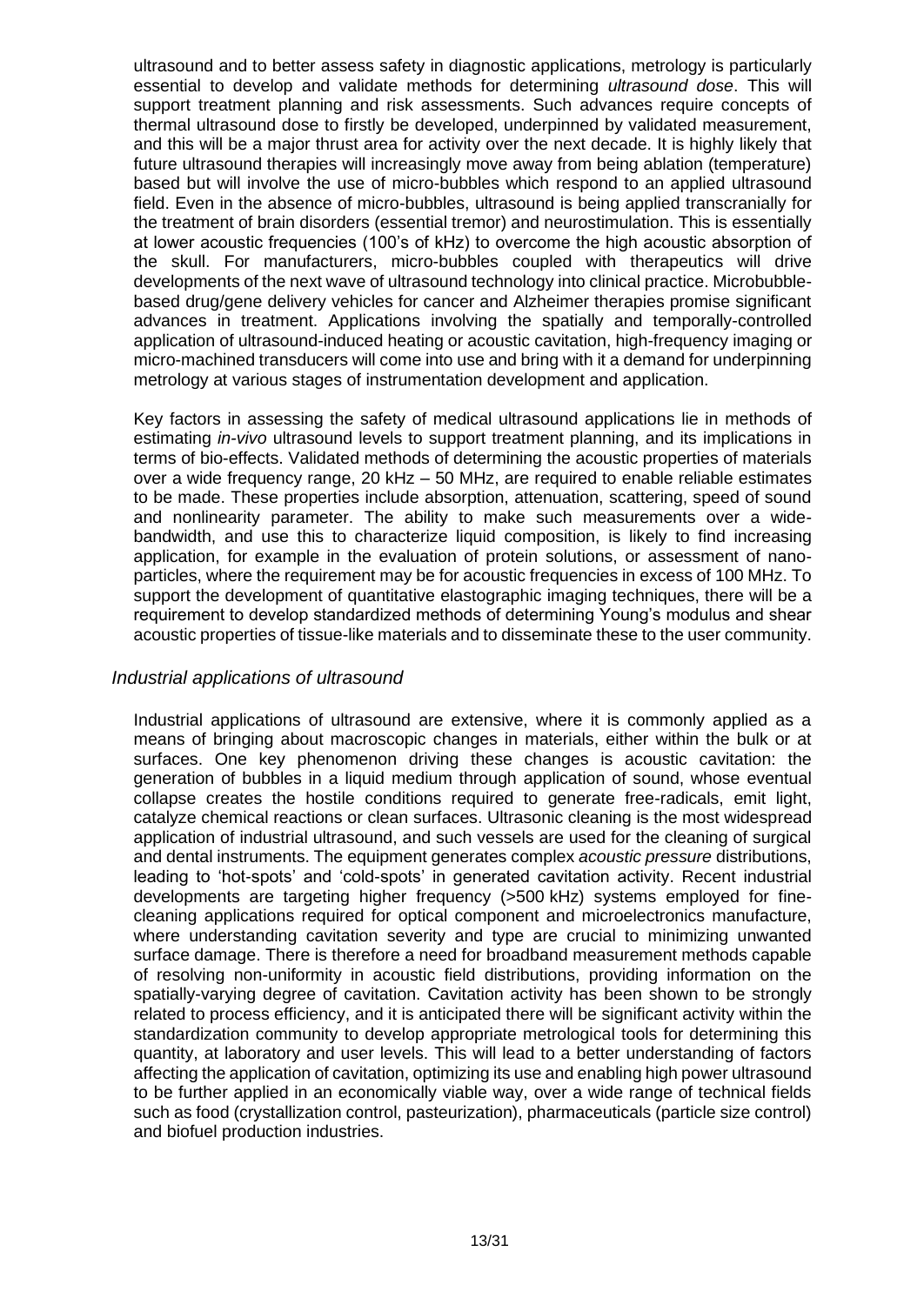### <span id="page-13-0"></span>**5.2.2 Underwater Acoustics**

The ultimate aim of underwater acoustic metrology is the protection of the marine environment commensurate with the sustainable exploitation of the oceans for applications in energy, environment and security. Oceans cover 72% of the surface of our planet and constitute more than 95% of the biosphere [8]. The oceans nurtured the beginnings of life and continue to support all life today by generating oxygen, absorbing carbon dioxide, recycling nutrients and regulating global climate and temperature. Oceans provide a substantial portion of the global population with food and livelihoods and are the means of transport for 80% of global trade. The seabed currently provides around 30% of the global supply of hydrocarbons with exploration expanding. Advancing technologies are opening new frontiers of marine resource development from bio-prospecting to the mining of seabed mineral resources [9]. The sea also offers vast potential for renewable "blue energy" production from wind, wave, tidal, thermal and biomass sources, and the maritime environment continues to form a key part of national and international defense and security initiatives [10].

Acoustic techniques underpin key maritime applications and the blue economy (which globally has a Gross Value Added of \$1.5t). Acoustic technology continues to provide the primary imaging and communication modalities for the exploration and exploitation of the ocean. Acoustic techniques are the methods of choice for most marine applications requiring remote imaging, communication or mapping in the ocean, where techniques based on electromagnetic waves suffer from limited range due to high levels of absorption in sea water. Such acoustic applications are important in a number of sectors: (i) offshore energy (including oil and gas, but also the emerging field of marine renewable energy); (ii) environment (marine noise pollution, climate change monitoring, carbon capture and storage); (iii) defense and security; (iv) ocean science (including the study of ocean processes, hydrographic mapping, etc.).

The marine technology industry continues to innovate with advances in technical applications including positioning, navigation, communications, sonar, echo-sounding, geophysical surveying, weapons systems, and tomographic measurements of ocean currents and temperature. Civil offshore activities in support of energy extraction are heavily dependent on underwater acoustic technology, which is a crucial underpinning technology. In oceanographic science, acoustic methods are used for sea-bed mapping, ocean acoustic tomography, and the study of marine life. Deep ocean studies increasingly utilize Autonomous Underwater Vehicles (AUVs) which are heavily dependent on acoustic systems. In shallow water, acoustic techniques are used in the study of sediment transport processes, important for assessment of coastal erosion, and for systems used for protection of ports and harbours from mines and potential terrorist threats. Traceability is increasingly required for calibration and performance testing of underwater acoustic transducers, materials and systems. There is particular need to respond to a range of innovations in technology for sensors and materials, challenges provided by measurements in harsh conditions (e.g. deeper water), requirements for increased accuracy, and the increasing requirement for extracting quantitative information about the ocean environment and seabed. Calibration of digital systems such as autonomous recorders provides challenges (currently, no standards exist to govern their calibration) because the sensor is typically contained within a black-box which includes ADC and DSP stages.

#### <span id="page-13-1"></span>*Marine environmental noise pollution*

Human development activities have seriously tested the resilience of marine resources. Data from the United Nations indicates that 87% of global fish stocks are fully or over exploited, and increasing pollution contributes to the loss of biodiversity, ecological function and the decline in provision of environmental services [8]. The impact of acoustic noise emanating from human activities poses unprecedented risks for the sustainability of key marine species, biodiversity, ecosystems and overall ocean health, and the increasing concern has led to regulation. A European example is the EU Marine Strategy Framework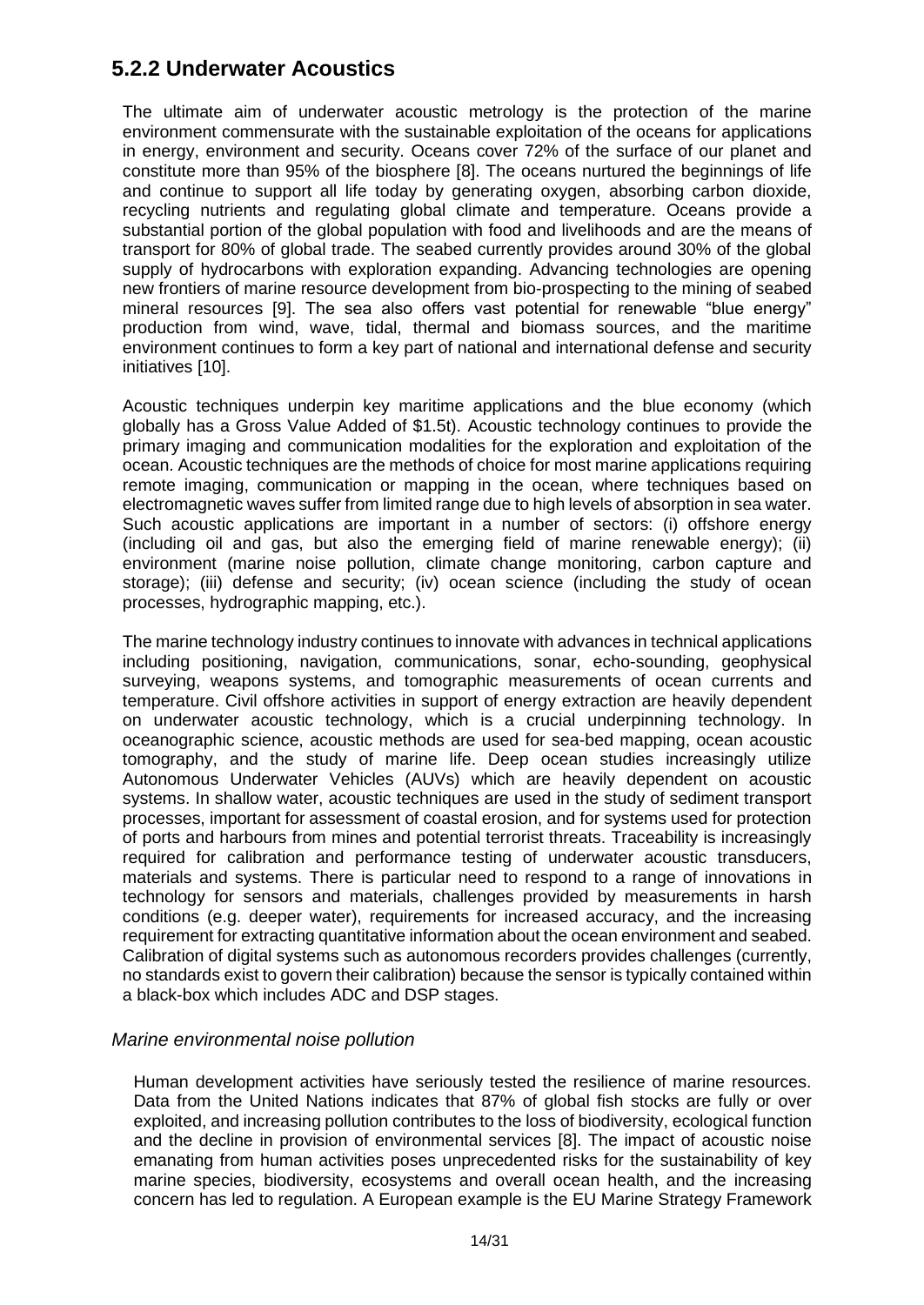Directive (MSFD) [11], and in the USA, NOAA has published recent guidance (for example, the US Ocean Noise Strategy Roadmap). This has led to an increasing the need for absolute acoustic measurements in the ocean. At present, legislation requires absolute measurement of in-situ underwater sound, but in many cases no standards exist to govern the methodology for specific sources. The whole field of underwater noise metrology (and impact assessment) is relatively immature, and there is a strong requirement to improve metrology infrastructure, both with regard to characterizing sound sources and undertaking long-term monitoring, such that the metrology for offshore noise measurement catches up with the rapidly evolving legislative framework. Noise-generating activities include geophysical surveying for offshore oil and gas exploration (which utilize air gun arrays as high-amplitude sound sources), construction of offshore structures such as marine renewable energy developments (where marine pile driving is commonplace and where noise impact is a major barrier to the planned expansion in the industry), dredging and aggregate extraction, naval sonars, explosive decommissioning of offshore developments, and disposal of munitions and ordnance. In addition, the rapid increase in commercial shipping traffic also has the potential to increase the background level of sound in the ocean [12]. Many of the above sound sources radiate most of their sound energy in the frequency range between 10 Hz and 1 kHz. However, it is in this frequency range where traceability is weakest, with much of the historic demand being for testing of active systems being at kilohertz frequencies. There is a technology push provided by the development and increasing commercial availability of new instrumentation, specifically autonomous sound recorders which combine hydrophones and acquisition and data storage capabilities. There is increasing need to measure particle motion with regard to ocean sound. All fish species and invertebrates detect particle motion whereas only a limited number of fish detect sound pressure. Thus, to consider effects of sound on such animals, we must be able to measure the particle velocity (or acceleration) in the acoustic field, especially where the particle velocity cannot be inferred from the sound pressure (close to boundaries and in the acoustic nearfield). This requires appropriate sensors, and measurement standards, to be developed.

#### <span id="page-14-0"></span>*Climate studies and oceanographic science*

Climate change threatens to remove broad swathes of coastal development whilst rising atmospheric  $CO<sub>2</sub>$  levels are undermining fundamental aspects of many marine ecosystems through ocean acidification, changing ocean chemistry at a speed faster than at any time in the last 300 million years [8-10]. Ocean studies related to climate change use acoustics as a tool to probe the oceans, for example in detection of changes in acidification, detection of methane hydrate dissociation and seepage, the study of  $CO<sub>2</sub>$  flux in atmosphere-ocean transfer, the study of changes in sea temperature using ocean acoustic thermometry, and the study of the melting polar ice caps. Acoustics is also used to detect  $CO<sub>2</sub>$  leakage from sub-seabed Carbon Capture and Storage (CCS) sites. There is also increasing interest in "quantitative imaging" with application to sonar, useful in seabed imaging for habitat mapping, seabed classification and object identification, where such system calibration would enable absolute comparison of images independent of sonar type or operator. The "calibration" of the overall transfer response of the imaging system uses a method employing a standard target. Increasingly, marine systems are becoming autonomous, which presents measurement challenges for the acoustic systems used in remote communication and navigation, and the handling of large data sets from sensor networks.

#### <span id="page-14-1"></span>*Marine energy*

Marine renewable energy developments present a number of acoustic measurement challenges ranging from determination of water flow (often achieved using acoustic systems such as ADCPs), to mammal collision avoidance for underwater tidal turbines, and the validation of noise abatement systems for offshore construction of windfarms. In the offshore oil and gas industry, there is a continuing trend toward working in deeper water as the shallower coastal waters become heavily harvested. This is setting new challenges as acoustic systems are required to work at greater depths and over greater ranges. Digital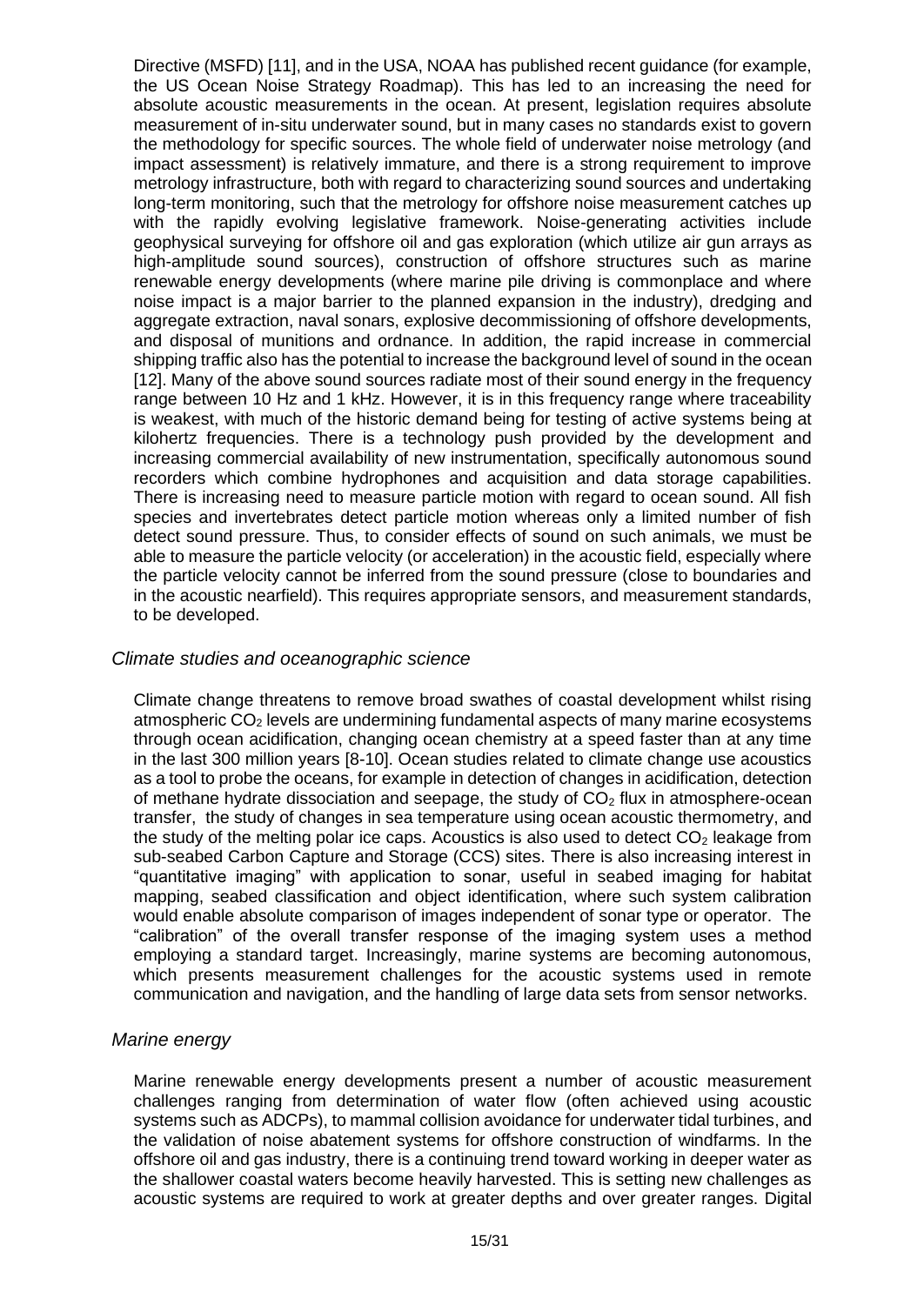transformation of sensors is providing challenges for calibration with systems such as autonomous recorders where the hydrophone sensor is contained within a digital system which includes digital signal processing stages.

#### <span id="page-15-0"></span>*Defense and security*

Recently, in addition to the traditional deep-water applications, defense applications have focused on shallower coastal waters, for example for mine-hunting and harbor surveillance. This has led to an increased requirement for the performance of acoustic systems and the acoustic properties of materials to be determined over a range of different water temperatures and depths. Development of more sustainable methods for disposal of unexploded ordnance in the marine environment is a developing topic, requiring validated acoustic test methods.

There is an additional requirement for improved traceability by the Comprehensive Test Ban Treaty Organization whose deep-ocean hydroacoustic listening stations operate from frequencies of 1 Hz to 100 Hz, a frequency range for which there are few available NMIs and DIs with the capability to supply traceable calibrations appropriate for deep-ocean conditions, and where there is no Key Comparison to underpin CMCs.

### <span id="page-15-1"></span>**5.3 Vibration**

The topic of vibration refers to sinusoidal acceleration, shock acceleration, and inertial acceleration. The typical areas of vibration measurement with requirements for traceability and mutual recognition of measurement results originate from industry (e. g. automotive, aerospace, testing) and society (e. g. worker's safety, human response to vibration). Emerging needs are arising from consumer electronics applications such as smart phones and tablets, as well as new automotive applications leading towards autonomous driving. There is also a shift of sensors in general, and accelerometers and microphones in particular, towards digital communications which we refer to as *digitization*.

#### <span id="page-15-2"></span>*Consumer Applications*

Consumer applications for accelerometers include smartphones, tablet computers, smart watches, fitness trackers, cameras, and gaming consoles, exemplifying the largest application domain in terms of units manufactured and sold. These applications are driven by cost reduction while increasing performance and maintaining an acceptable reliability factor. Since these applications are not considered to be directly related to human safety, the industry has moved from testing and calibrating every device towards statistical sampling to reduce manufacturing costs while delivering statistically acceptable levels of performance and reliability.

#### <span id="page-15-3"></span>*Automotive Applications*

MEMS accelerometers made their debut in the automotive application of crash sensing and airbag control. Here, the accelerometer continuously measures acceleration of the car. The acceleration curve is monitored to determine if a large change in velocity has occurred and if it exceeds a predetermined threshold the airbag is fired. The decision to fire the airbags must be made on the order of milliseconds yet the operation must be extremely reliable since errors can result in loss of life and limb. Electric vehicles and specifically the safety of the used battery packs led to requirements for rather long duration low intensity shocks in mechanical safety testing.

#### <span id="page-15-4"></span>*Autonomous Vehicles*

The development of autonomous vehicles is rapidly advancing, with well-known companies such as Apple, Google, Tesla, and others pioneering their development as well as lobbying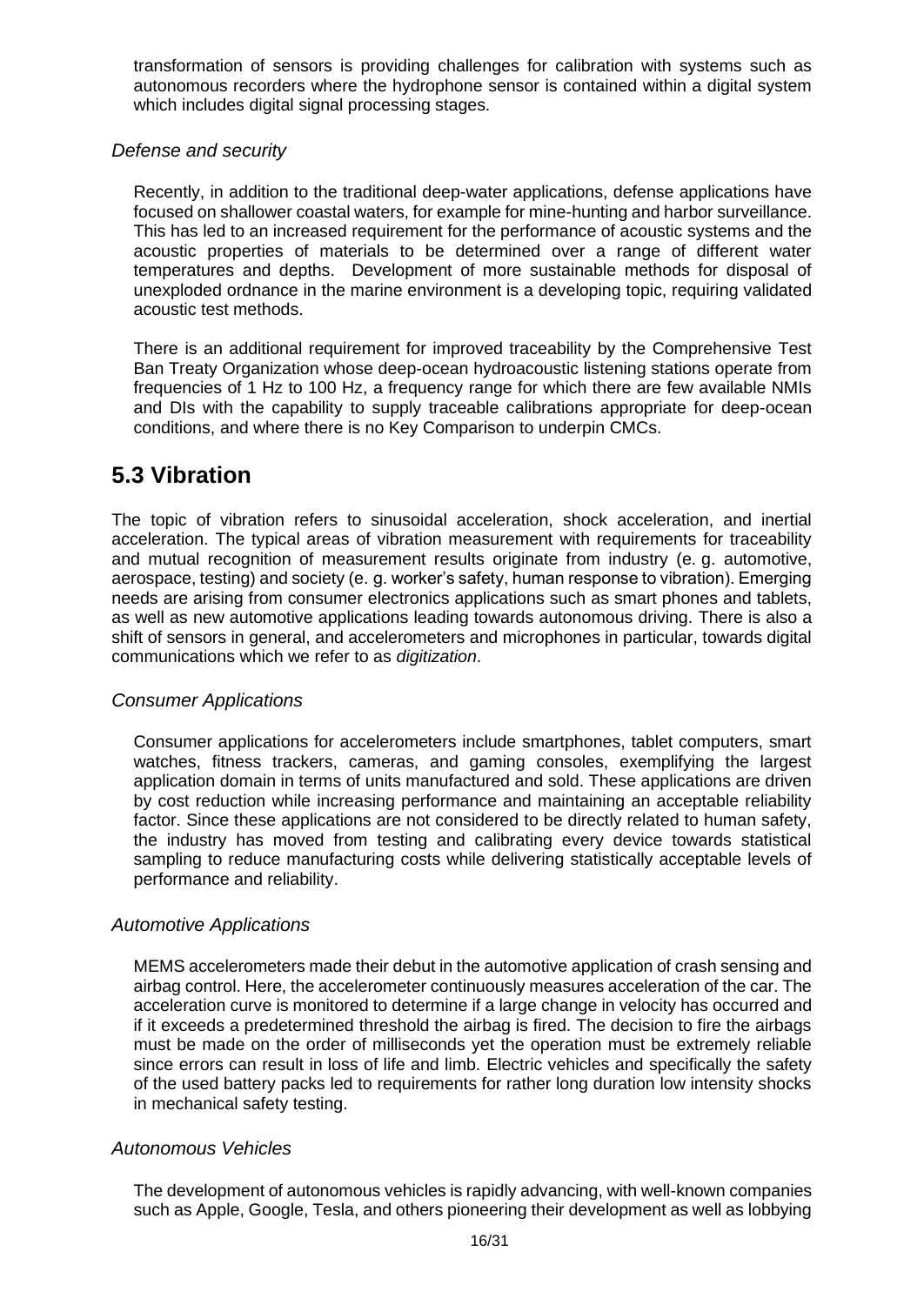for government legislation. Autonomous vehicles are already operating on some public roads. Some states in the US, for example, allow fully autonomous self-driving car testing on public roads, including Arizona, California, Florida, Georgia, Michigan, North Carolina, and Ohio. Accelerometer specifications for inertial guidance of an autonomous vehicles will be the strictest compared to the other applications discussed above, since in the event that a GPS signal is lost the position of the vehicle must be determined by the inertial guidance system over a period of time that might span tens of minutes. The current designs for capacitive MEMS-based accelerometers and gyroscopes may not ever meet requirements for fully autonomous driving and may have to move towards optical based systems [13,14] instead of today's capacitive based systems.

#### <span id="page-16-0"></span>*Digitalization*

Today, a majority of inertial sensor combos, as well as microphones, utilize digital data interface standards such as I2C or SPI. The CCAUV's key comparisons do not include the use of reference transducers with digital interfaces. Although in principal the testing of transducers with digital interface devices could follow a similar procedure as their analogue cousins, in practice interfacing with them is likely not straightforward. These digital sensors are not "plug and play," meaning that interfacing with each sensor requires some customized software and hardware. For example, sensors from different manufacturers might be equivalent, i.e. a one axis inertial accelerometer, and even follow the same communication protocol, i.e. I2C, but the data communications and control would not be the same, as well as the configuration of the socket might not be the same, requiring customization of the communications protocol and socketing in order to calibrate them.

In this age of digitalization, some NMIs have taken interest in developing capabilities for sensors to communicate not only their instantaneous measurements but to also communicate other information in parallel that would be useful for improving the reliability and performance of sensor networks, AI, and machine learning.

#### <span id="page-16-1"></span>**5.3.1 Sinusoidal Acceleration**

The typical areas of vibration measurement with requirements for traceability and mutual recognition of measurement results originate from industry (e.g. automotive, aerospace, testing) and society (e.g. worker's safety, human response to vibration). These areas have not changed drastically over the last decade. However, within these stakeholder-groups new requirements are growing and already now some new demands can be predicted:

- Angular vibration in terms of angular rate measurement is becoming increasingly important in the field of automotive safety and autonomous driving.
- Low-frequency vibration transducers are widely used for monitoring earthquakes or nuclear weapon testing but also in oil exploration and control of building vibrations. The demand has increased of earthquake monitoring after major accidents due to seismic activity; special sensors provide traceability to thousands of seismometers and hundreds of observation stations in the Global Seismographic Network giving immediate alert to the population, needing calibration at ultra‐low‐frequencies below 0.1 Hz, even to 0.008 Hz [15].
- Recent R&D in integrated laser-optical sensors may lead to new approaches to primary traceability in the future [16].

#### <span id="page-16-2"></span>**5.3.2 Shock Acceleration**

Requirements for traceability in shock acceleration measurements are generated in research, industry, medicine and military. The challenge is to cover the wide range of applications with a small number of efficient methods and calibration techniques.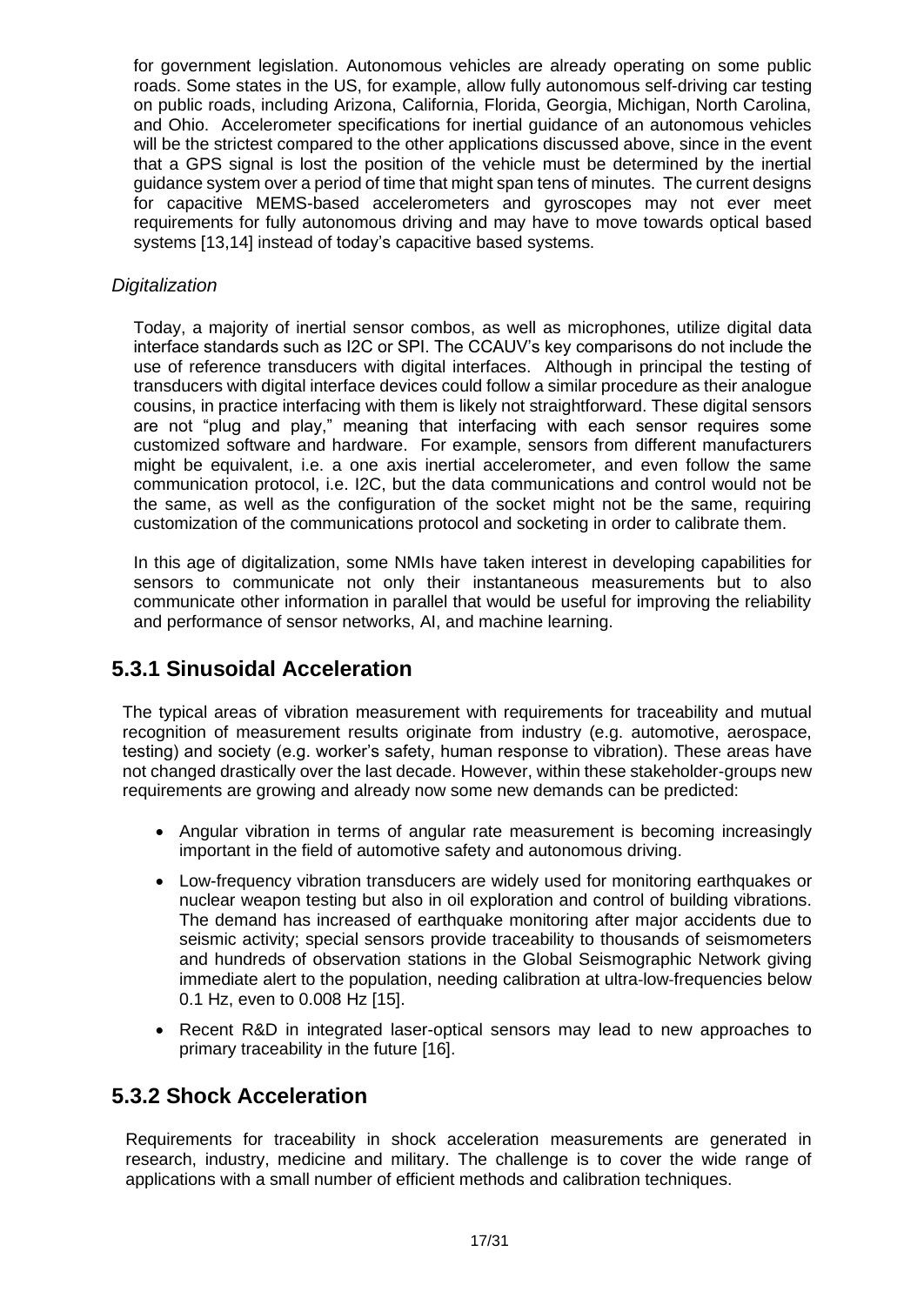The foundation of traceability is (still) the international standard ISO 16063-13 for primary shock calibration by laser interferometry and based on that ISO 16063-22 for secondary shock calibration by comparison to a reference accelerometer. It is well known in the community that the employed method of determining a peak ratio sensitivity has methodical shortcomings. An alternative method described in ISO 16063-43, resolves those shortcomings but is still far from common acceptance.

Existing and foreseeable requirements include:

- Primary and secondary shock calibration of accelerometers in the range from 50  $\text{m/s}^2$ to  $10^6$  m/s<sup>2</sup> with excitation durations from 150 ms to 10  $\mu$ s, depending on the targeted field of application.
- Provision of model-based calibration results to allow for traceable measurements of transient signals with high mechanical bandwidth.
- New approaches concerning the measurement of transient excitations based on deconvolution techniques generate the demand for adapted methods in calibration and dissemination [17].
- Providing the base for international mutual recognition, i.e. the organization of key comparisons in the frame of the CIPM MRA.

### <span id="page-17-0"></span>**5.3.3 Inertial Acceleration**

The topic of inertial acceleration is included in this future scan, motivated by the significant global market for inertial sensors based on Microelectromechanical Systems (MEMS). Yole Development reported in 2016 [18] that the global market for MEMS-based inertial sensors was \$3.4B and expected to continue to grow with a compound annual growth rate (CAGR) of 9.6% for inertial combos. Other market studies forecast even higher growth rates [19].

Manufacturers see value in a traceability chain to the national laboratories, however, the currently used reference accelerometers and testing protocols are not compatible with their requirements. They have different mounting requirements, use different testing and calibration protocols, and often use digital interfaces for data and communications.

These technologies include multi-axis accelerometers and gyroscopes called inertial combos, which are devices with a combination of accelerometers, gyroscopes, and or magnetometers. Inertial Measurement Units (IMUs) are a type of inertial combo integrating three-axis accelerometers, gyroscopes, and magnetometers into a single integrated package.

The accelerometers used in consumer electronics applications predominantly have a digital interface and their sensitivity is often specified in terms of the standard acceleration of gravity, *gn.*\* Present performance characteristics of accelerometers used in smartphones, for example [20], offer and acceleration range selectable from order  $\pm 20$  to  $\pm 160$  m/s<sup>2</sup>, with a resolution of up to 14 or 16-bits, and resulting in a sensitivity of order  $6x10^{-4}$  to  $5x10^{-3}$ (m/s<sup>2</sup>)/LSB, respectively. An example specification for accelerometers used in automotive applications for crash sensors can be found in [21], also exemplifying a digital communication interface with a user selectable range from order  $\pm 600$  m/s<sup>2</sup> to  $\pm 4800$  m/s<sup>2</sup>.

Considerations by CCAUV regarding a possible pilot study or key comparison include the development of a standard testing protocol, preferably through ISO, its adoption by a sufficient number of NMIs, the inclusion of an uncertainty due to the gravitational acceleration as taught in ISO 16063-16 or by the development of CMCs for local gravitational acceleration at the NMIs, and other factors such as related to the primary determination of angular position in the earth's gravitational field. Furthermore, a digital-based standard

 $g_n$  refers to the average acceleration produced by gravity at the Earth's surface (sea level), 9.80665 m/s<sup>2</sup> (value published by the Committee on Data for Science and Technology (CODATA) for international use)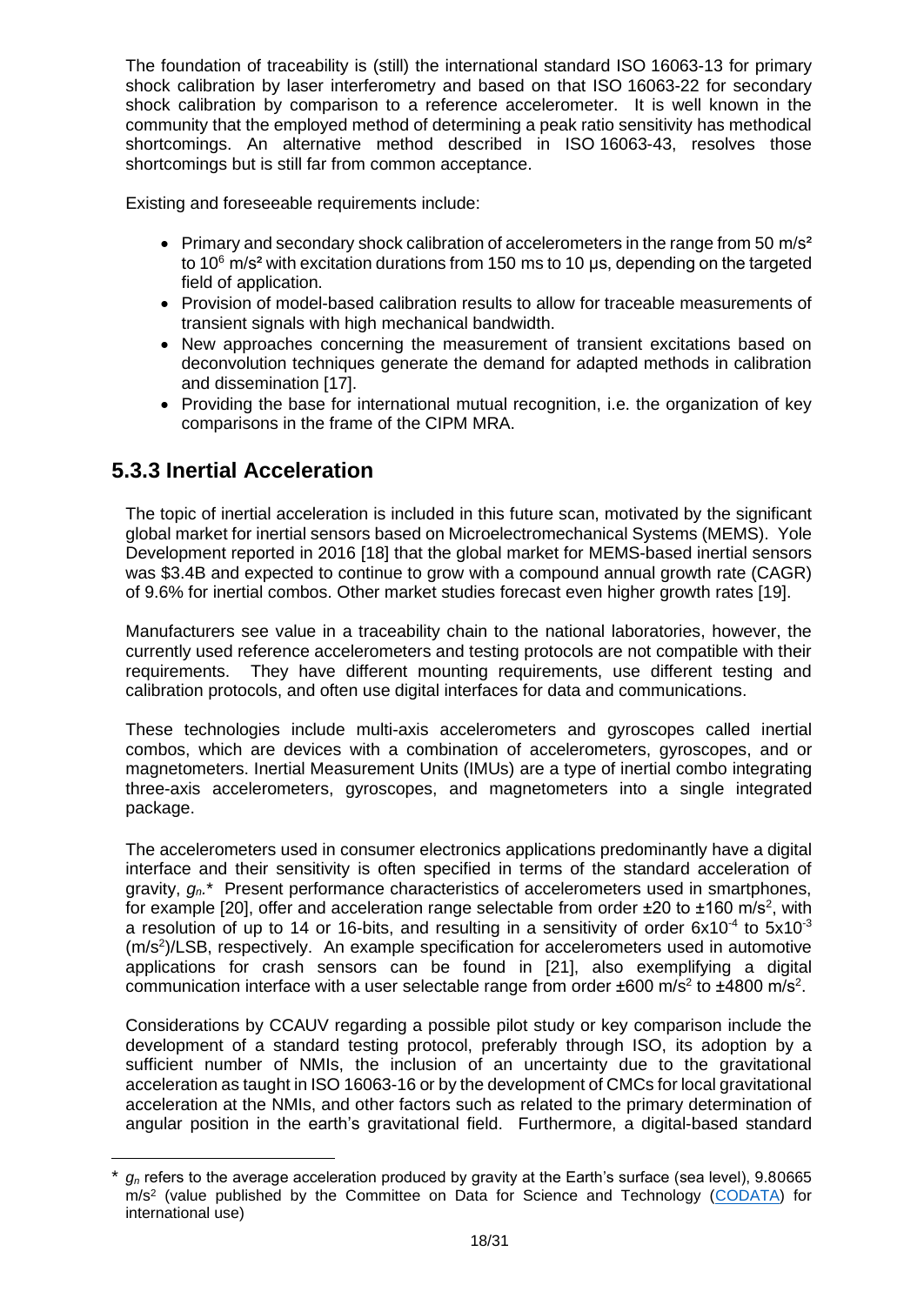reference transducer must also be developed, preferably one that is commercially available and not subject to international restrictions that would inhibit comparisons between countries.

# <span id="page-18-0"></span>**6. Rationale for various activities (2021-2031)**

A rationale for the research and development activities, measurement services and the selection basis for comparisons (including statements on 'how far the light shines') that are foreseen over the period, indicating the time periods when these different activities will be required.

## <span id="page-18-1"></span>**6.1 Acoustics**

### <span id="page-18-2"></span>**6.1.1 Airborne Sound**

Airborne sound pressure standards based on the electroacoustic reciprocity principle are still the main source of traceability for measurements of airborne sound. No changes in the form of new principles are expected to replace these techniques; however, efforts to extend the frequency range and the calibration levels are now a reality when low-frequency sound is concerned by calibrating microphones under uniform pressure conditions. Extension to high frequencies in the free-field reciprocity calibration of microphones is imminent too. In the past, Key Comparisons for the realization of the acoustic pascal under uniform pressure field have been completed in the conventional audio frequency range (CCAUV.A-K1, CCAUV.A-K3), and for low frequencies as well (CCAUV.A-K2); the realization of the acoustic pascal in a free field has been the subject of another Key Comparison (CCAUV.A-K4). A Key Comparison combining the audio and low frequency ranges was completed (CCAUV.A-K5) in 2014, the Key Comparison similar to CCAUV.A-K5 for LS2 microphones (CCAUV.A-K6) is currently in progress. A repetition of the CCAUV.A-K4 comparison should also be expected in the next 2- 6 years period, while a repetition of CCAUV.A-K6 which is still underway is still early to be decided upon.

It is not unlikely that Key Comparisons or Pilot studies designed to test the extension of the frequency range in the realization of the *pascal* within a free field become an issue of discussion on realization of the acoustic pascal in a diffuse field is also a potential subject of work.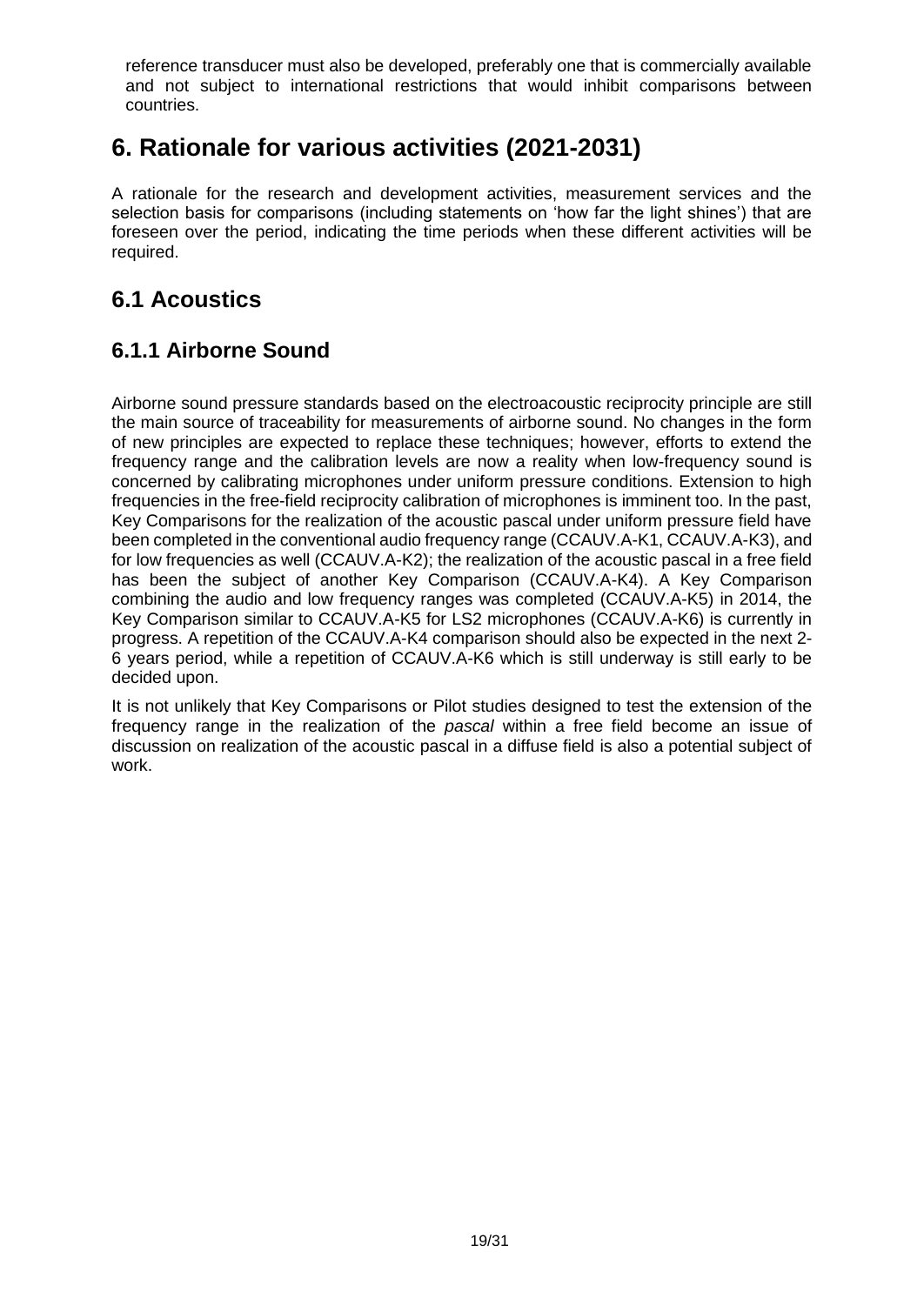## <span id="page-19-0"></span>**6.2 Ultrasound and Underwater Acoustics**

### <span id="page-19-1"></span>**6.2.1 Ultrasound**

Ultrasound standards for pressure and power determined in *water* (a standardized medium whose properties show some similarities to biological tissue) form the basis of all metrology in this area and will continue to do so over the coming decade. Currently, two specific measurands are the subject of Key Comparisons: *ultrasound power*, specifically through measurement of the electro-acoustic radiation conductance of standard sources and *ultrasonic pressure*, through the determination of the free-field sensitivity of ultrasonic measurement hydrophones. It is anticipated that a significant extension in frequency and power application ranges will be required in the near future, driven by existing and emerging medical applications. For ultrasonic pressure, there will be a need to increase the frequency range. The current upper frequency range covered by the Key Comparison for hydrophone sensitivity (CCAUV.U-K4) is 20 MHz, and it is anticipated that this might be extended up to at least 40 MHz and may include phase response. The phase response is required for establishing deconvolution technique [22-23] for precise measurement of instantaneous acoustic pressure of broadband ultrasound. Similarly, for the measurement of ultrasound output power and driven by the increasing number of therapeutic applications of ultrasound, there may be a need to extend the upper applied power level of the Key Comparison to 300 W and potentially beyond, from the current 20 W limit (CCAUV.U-K3). Anticipating a potential routine clinical take-up of HIFU or HITU related technologies, there may be a need to employ new focused transducers capable of generating sufficiently high time-average acoustic powers.

#### <span id="page-19-2"></span>**6.2.2 Underwater Acoustics**

Acoustic fields in water are most often characterized in terms of acoustic pressure, and primary standards are provided by a realization of the acoustic pascal in water. This is most often achieved somewhat indirectly through a calibration technique based on the principle of reciprocity, the transfer standard device being a hydrophone. Standards for hydrophone calibration are typically provided either under free-field conditions, or by a pressure calibration. Free-field calibrations require a volume of water (a tank or open-water facility) and are commonly undertaken at frequencies from a fraction of a kilohertz to 1 MHz (a larger water volume being required for lower frequencies). Pressure calibrations are undertaken in small chambers or couplers and can provide standards at frequencies from a few hertz to about 1 kHz.

The first Key Comparison in this field was CCAUV.W-K1, completed in 2003 (seven countries represented: UK, US, RU, CN, DE, ZA). This covered free-field standards in the range 1 kHz to 500 kHz. The range 500 kHz to 1 MHz was uncovered, though this has since been covered by the ultrasound Key Comparison CCAUV.U-K4 for miniature hydrophones used in medical ultrasound. A new free-field Key Comparison for underwater acoustics completed measurements in late 2020 and will report in late 2021: CCAUV.W-K2, covering the frequency range 250 Hz to 500 kHz (eight countries represented: UK, US, RU, CN, TR, ZA, BR, IN). Several of the NMIs and DIs participating have newly established capabilities, though not all have the capability to cover all the frequency range of CCAUV.W-K2.

In addition, a Key Comparison of pressure calibrations is required to cover the important low frequency range below 250 Hz down to a few hertz. This presents more of a challenge because there are fewer NMIs and DIs with sufficient capability. Another area where a future Key Comparison might be desirable is in the area of characterization of the acoustic properties of materials for use in underwater acoustics, and for the calibration of particle velocity sensors.

In general, in underwater acoustic metrology, there is a lack of "headroom" between the best measurement capability of national primary standards (free-field uncertainty approximately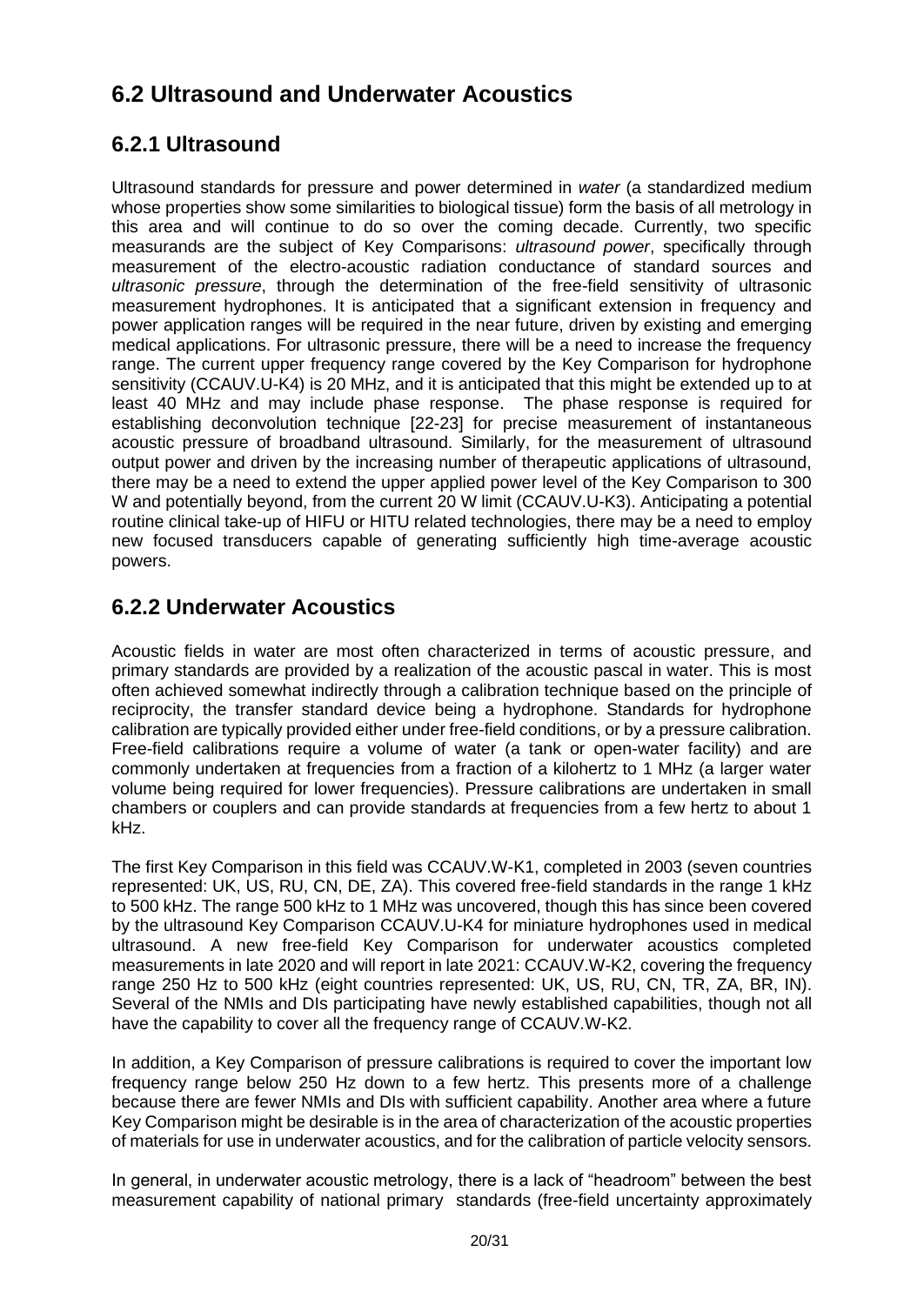0.4 dB) and the general capability in industry (typical uncertainty 1 dB), placing limitations on the dissemination of standards. For the most demanding industrial applications, the accuracy requirement can push the boundaries of the primary standard accuracy. A challenge for underwater acoustic metrology is development of the next generation of primary standards of improved accuracy, with optical techniques providing possibilities for improved realization of the acoustic pascal at high kilohertz frequencies. There is already research being undertaken into such techniques [24], and in the next ten years these will begin to feed into Key Comparisons as these methods are adopted by some of the NMIs and DIs (most likely at higher frequencies at first: 100 kHz to 1 MHz).

The requirement for measurement standards for particle motion sensing has already led to work within IEC and will lead to the establishment of primary standard capabilities within NMIs/DIs which must eventually be underpinned by suitable Key Comparisons. The characterization of the acoustic properties of materials in terms of transmission loss, insertion loss, sound speed, and absorption in the frequency range 1 kHz to 100 kHz may eventually also need to be underpinned by suitable Key Comparisons in the frequency range from 10 Hz to 10 kHz.

### <span id="page-20-0"></span>**6.3 Vibration**

In the area of vibration and shock acceleration an active liaison exists between CCAUV and ISO/TC 108/WG 34. The activities are based on mutual participation of experts in both committees. The standards written in the ISO community act as the foundation of the calibration procedures used in key comparisons and CMCs registered in the KCDB and are thus tested and applied within the community. Vice versa any demand of the community further standards is mirrored in the ISO TC and new standard developments are started wherever sensible.

### <span id="page-20-1"></span>**6.3.1 Sinusoidal Acceleration**

The traditional areas of vibration metrology are in the scope of CCAUV, i.e. sinusoidal acceleration and shock acceleration, despite the many years of development, still have to be considered under development in terms of the implementation of the CIPM MRA. Several reasons can be given in support of this judgment.

In the field of sinusoidal calibration, the demand for the frequency range covered and the measurement uncertainty provided at the NMI level are still increasing. With more NMIs building up capacity the feasibility and, in fact, the need for key comparisons increases.

New techniques employed in industries necessitate proper means of traceability in the area of angular vibration with all respective consequences (KCs, CMCs) in the framework of the CIPM MRA.

The emerging area of dynamic measurement of mechanical quantities is not yet allocated to a CC in terms of CIPM activity. As it is technically borderline work between working groups of CCM and CCAUV the implications arising from this field have to be discussed in CCAUV in the future.

### <span id="page-20-2"></span>**6.3.2 Shock Acceleration**

While the area of sinusoidal acceleration metrology rests on the sound foundation of internationally accepted Key Comparisons and the respective CMCs in the framework of the CIPM MRA, the existing standards for shock calibration, i.e. ISO 16063-13 and ISO 16063-22 are prone to lead to systematic errors and thus are inadequate for Key Comparisons at least for high intensity shock.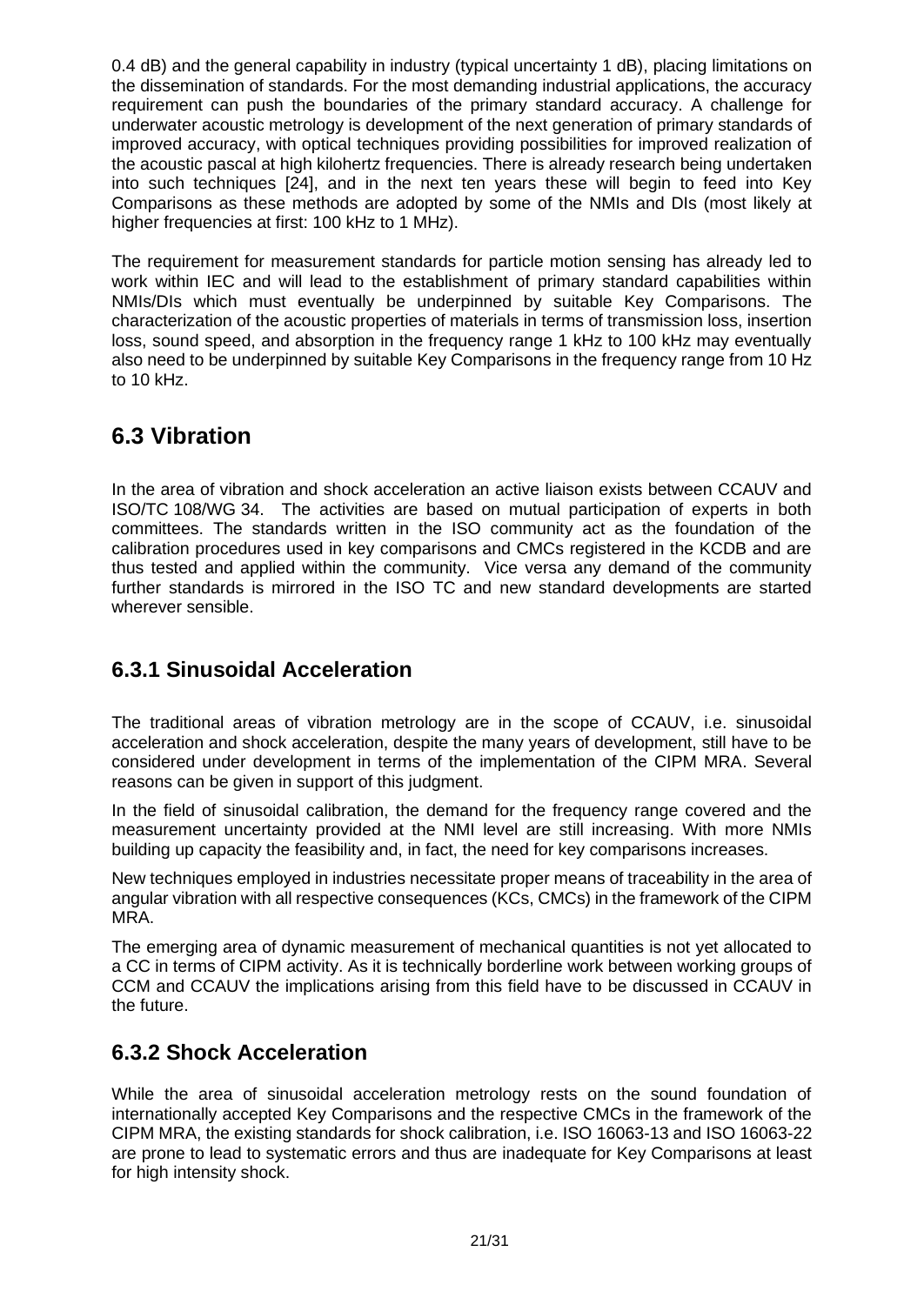This situation has changed with the publication of ISO 16063-43 which complements the previously existing standards by the method of model parameter identification. With the implementation of this standard laboratories should be able to calibrate transducers independent of systematic influences of their specific calibration device. Hence, the application of the new standard now provides the opportunity to perform Key Comparisons for high intensity shock excitation.

From the customer's side an increasing request for internationally recognized, traceable calibration with intensities up to and beyond  $10^6$  m/s<sup>2</sup> calls for an extension of existing capabilities by at least one order of magnitude. In order to get such calibrations under the umbrella of mutual recognition appropriate key comparisons are necessary in order to establish the respective CMCs.

#### <span id="page-21-0"></span>**6.3.3 Digitization of Sensor Interfaces – MEMS**

The vast majority of today's vibration sensor manufacturing is producing MEMS-sensors with digital interfaces. This implicitly includes autonomous and asynchronous sampling of the device in relation to any external calibration system. It also means a huge diversity in terms of data transmission protocols. Both implications pose substantial challenges to the traceable calibration.

Some NMIs have started to develop new (primary) calibration methods in research and development projects in order to deal with the specific needs of such systems. The gained insights need to be up taken by others with the goal of establishment of the respective global infrastructure. Furthermore, documentary standards incorporating the new methods have to be created or existing standards need to be adapted.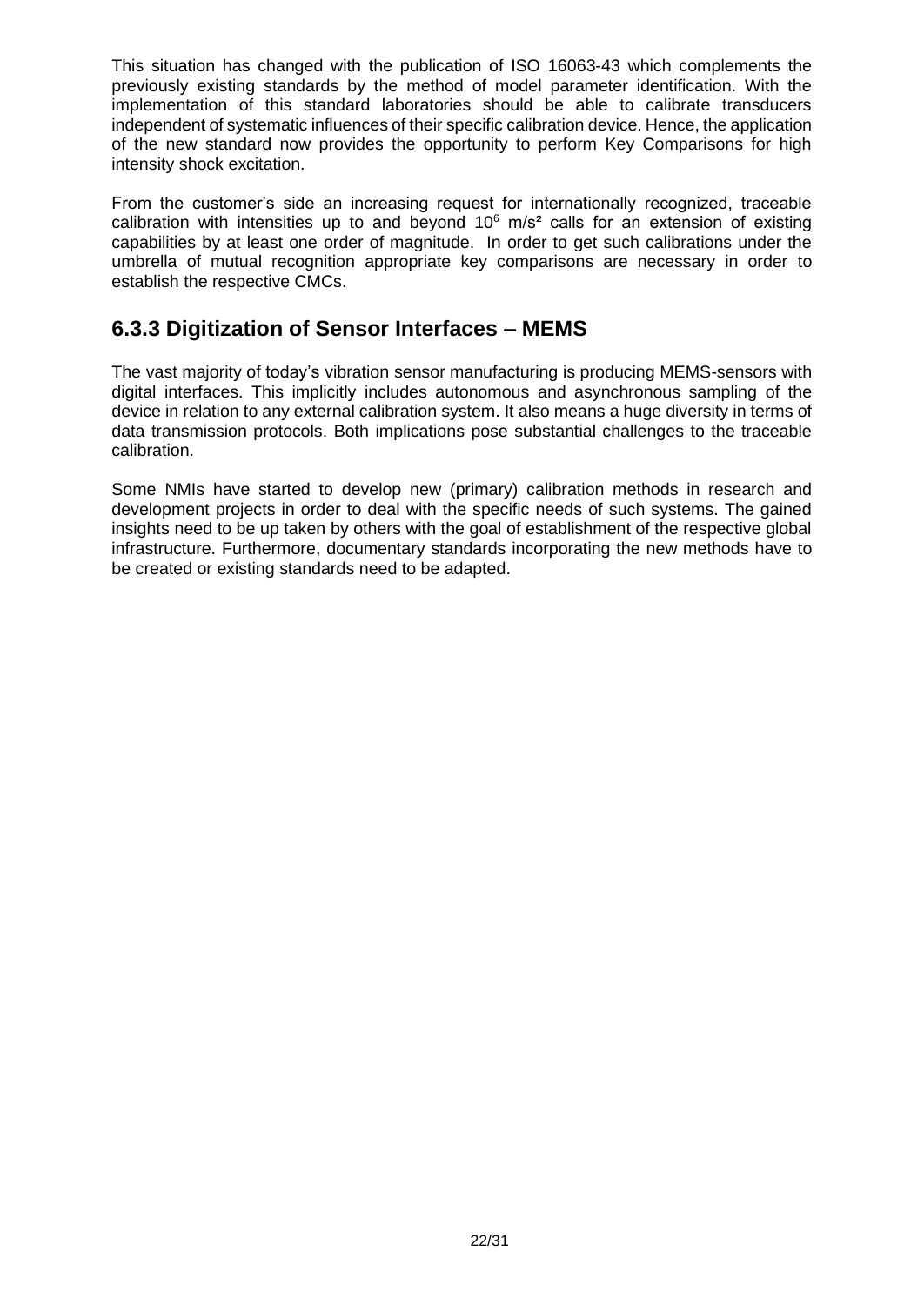# <span id="page-22-0"></span>**7. Required Key Comparisons and Pilot Studies (2021- 2031)**

A list and proposed dates of key comparisons has been established for each of the four AUV areas by applying the above rationale. Indicative repeat frequencies, and statements on 'how far the light shines' have been taken into account.

# <span id="page-22-1"></span>**7.1 Acoustics**

### <span id="page-22-2"></span>**7.1.1 Airborne Sound**

| Sub-field         | <b>Description</b>                                                                      | <b>Rationale</b>                                        | How far the light shines                                                                     | <b>Expected</b><br>start |
|-------------------|-----------------------------------------------------------------------------------------|---------------------------------------------------------|----------------------------------------------------------------------------------------------|--------------------------|
| Airborne<br>sound | Comparison of<br>Laboratory<br>Standard<br>Microphones<br>type LS2                      | Repeat of<br>CCAUV.A-K4                                 | Free-field sensitivity in the<br>frequency range 1 kHz to<br>30 kHz                          | 2022                     |
| Airborne<br>sound | Comparison of<br>Laboratory<br>Standard<br>Microphones<br>type LS1                      | Repeat of<br>CCAUV.A-K5                                 | Pressure sensitivity in the<br>frequency range 2 Hz to 20<br>kHz                             | 2023/2024                |
| Airborne<br>sound | Comparison of<br>Laboratory<br>Standard<br>Microphones<br>type LS2                      | Repeat of<br>CCAUV.A-K6                                 | Pressure sensitivity in the<br>frequency range 2 Hz to 25<br>kHz                             | 2032 (TBA)               |
| Airborne<br>sound | Comparison of<br>Working<br>Standard<br>Microphones<br>type WS3 (Pilot<br>study)        | Extension of<br>the frequency<br>range up to<br>150 kHz | Free-field sensitivity in the<br>frequency range 10 kHz to<br><b>150 kHz</b>                 | 2023                     |
| Airborne<br>sound | Comparison of<br>Laboratory<br>Standard<br>Microphones<br>type LS1/LS2<br>(pilot study) | Calibration in<br>a diffuse field                       | Diffuse-field sensitivity in<br>the frequency range 2 Hz<br>to 20 kHz                        | 2023/2024                |
| Airborne<br>sound | Calibration of<br>LS1/LS2/WS3<br>microphones<br>(pilot study)                           | Calibration<br>using optical<br>techniques              | Pressure and free-field<br>sensitivity in the combined<br>frequency range 1 Hz to<br>200 kHz | <b>TBA</b>               |

TBA: To be agreed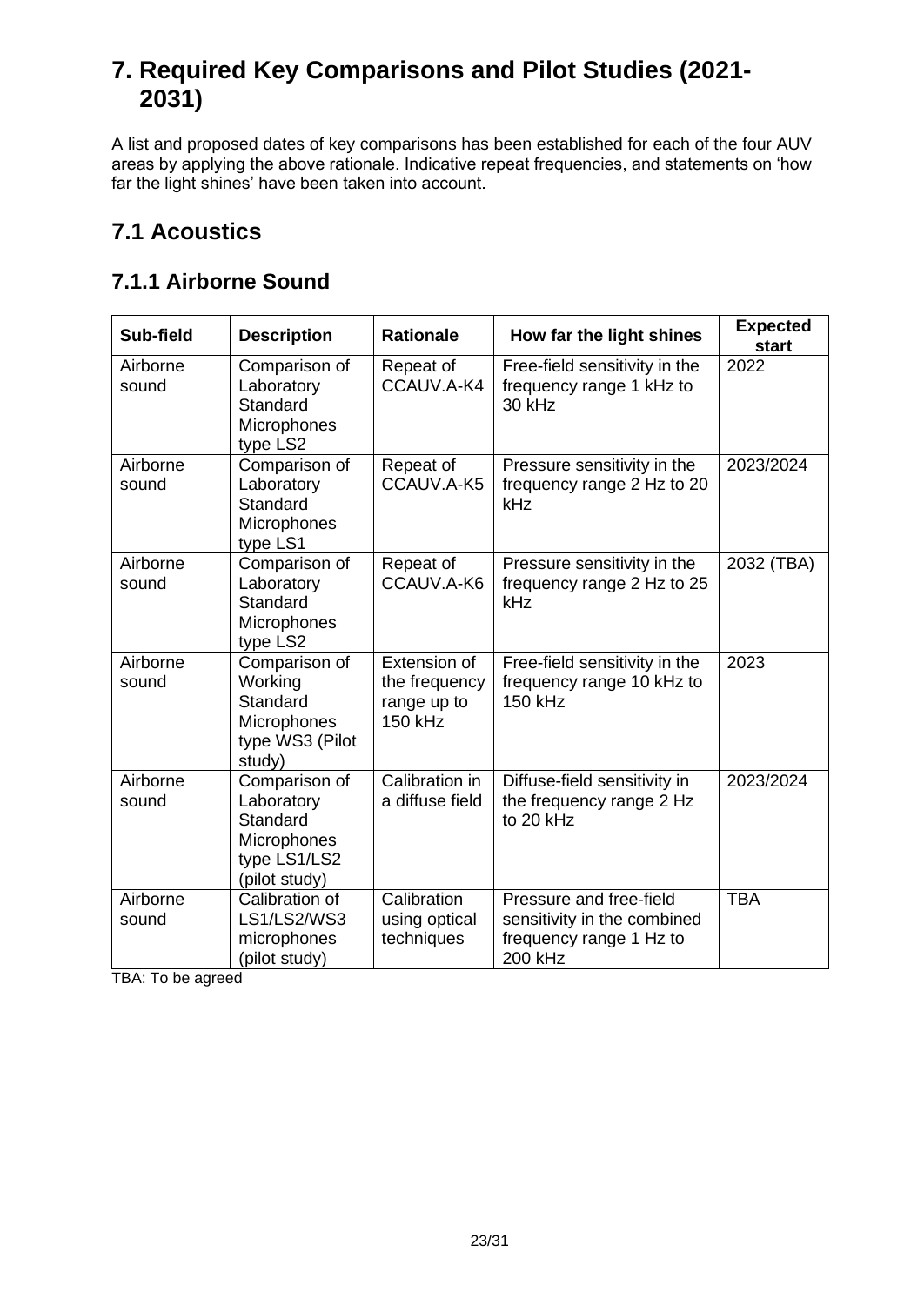# <span id="page-23-0"></span>**7.2 Ultrasound and Underwater Acoustics**

### <span id="page-23-1"></span>**7.2.1 Ultrasound**

| Sub-field         | <b>Description</b>                                       | <b>Rationale</b>        | How far the light shines                                                                                                   | <b>Expected</b><br>start |
|-------------------|----------------------------------------------------------|-------------------------|----------------------------------------------------------------------------------------------------------------------------|--------------------------|
| <b>Ultrasound</b> | <b>Ultrasonic</b><br>power                               | Repeat of<br>CCAUV.U-K3 | Transducer electro-<br>acoustic radiation<br>conductance and<br>transducer ultrasonic<br>output power, $0.01 W - 15$<br>W* | 2023                     |
| <b>Ultrasound</b> | Comparison of<br>reference<br>hydrophone<br>calibrations | Repeat of<br>CCAUV.U-K4 | End-of-cable loaded<br>hydrophone sensitivity, in<br>nV/Pa, over the frequency<br>range $0.5$ MHz $-$ 20 MHz <sup>*</sup>  | 2024                     |

**\*** Parameters defining the Key Comparisons such as frequency range and ultrasound power levels will be agreed through discussion with participants and the CC. The range of frequencies (U-K4) and ultrasound powers (U-K3) given in the table may be regarded as "core", and this scope may be extended to higher frequencies (possibly 40 MHz) and elevated, therapeutic-level powers (>300 W), subject to requirement and the availability of artifacts.

### <span id="page-23-2"></span>**7.2.2 Underwater Acoustics**

| Sub-field                      | <b>Description</b>                                                             | <b>Rationale</b>                                                 | How far the light shines                                                                         | <b>Expected</b><br>start |
|--------------------------------|--------------------------------------------------------------------------------|------------------------------------------------------------------|--------------------------------------------------------------------------------------------------|--------------------------|
| Underwater<br><b>Acoustics</b> | Comparison of<br>pressure<br>calibration of<br>hydrophones                     | Extension of<br>CCAUV.W-<br>K <sub>2</sub> to low<br>frequencies | Free-field hydrophone<br>sensitivity in V/Pa over the<br>frequency range 1 Hz to 1<br><b>kHz</b> | 2023                     |
| Underwater<br>Acoustics        | Comparison of<br>free-field<br>calibrations<br>vector sensors<br>(pilot study) | Comparison<br>of particle<br>velocity<br>standards               | Free-field sensitivity in<br>$V/(m s-1)$ over the<br>frequency range 20 Hz to<br>$10$ kHz        | 2025                     |
| Underwater<br><b>Acoustics</b> | Comparison of<br>free-field<br>calibrations of<br>hydrophones                  | Repeat of<br>CCAUV.W-<br>K <sub>2</sub>                          | Free-field hydrophone<br>sensitivity in V/Pa over the<br>frequency range ~250 Hz<br>to 1 MHz     | 2026                     |
| Underwater<br><b>Acoustics</b> | Comparison of<br>pressure<br>calibration of<br>hydrophones                     | Extension of<br>CCAUV.W-<br>K <sub>2</sub> to low<br>frequencies | Hydrophone pressure<br>sensitivity in V/Pa over the<br>frequency range 2 Hz to 1<br>kHz          | 2028                     |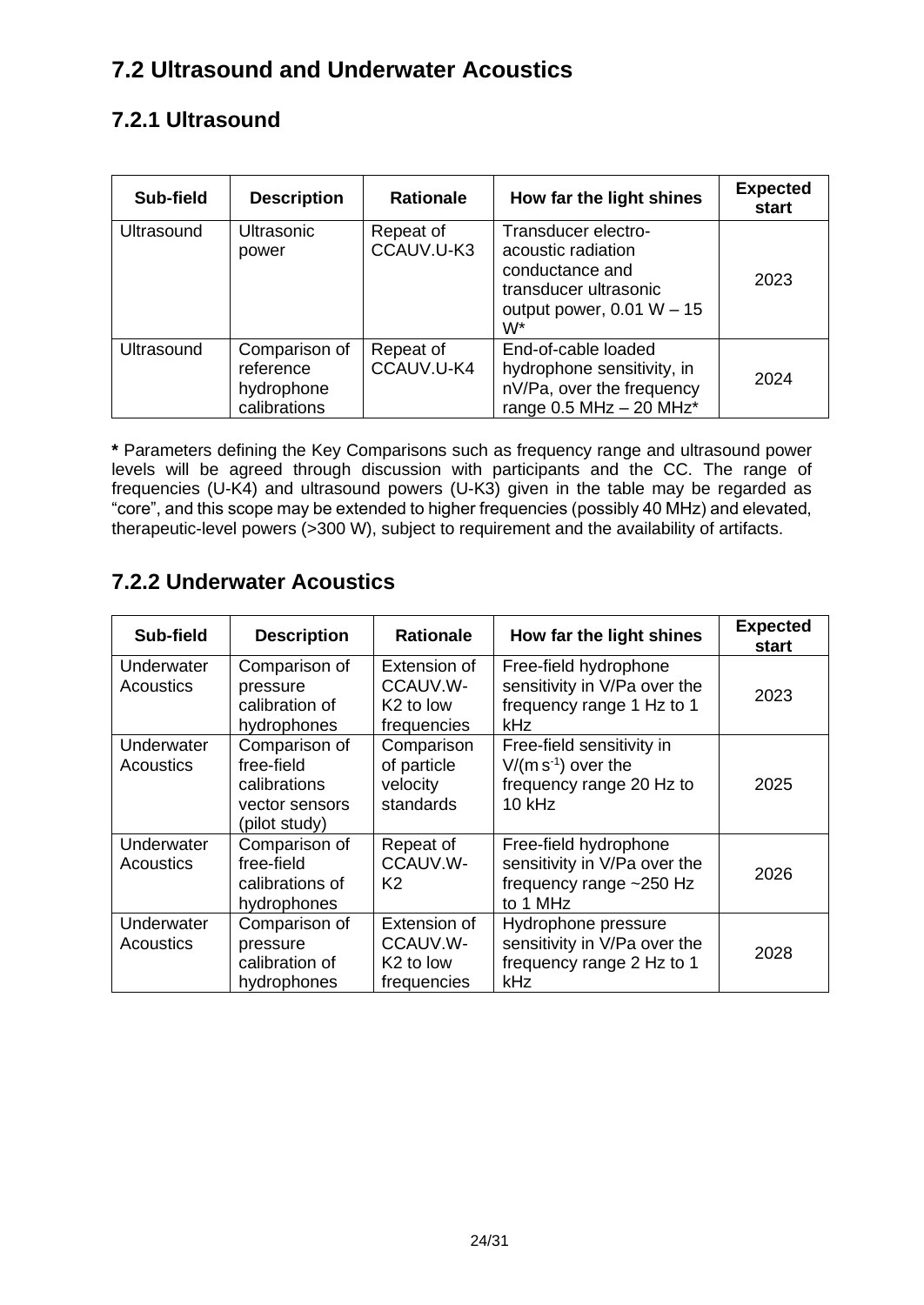# <span id="page-24-0"></span>**7.3 Vibration**

# <span id="page-24-1"></span>**7.3.1 Sinusoidal Acceleration**

| Sub-field           | <b>Description</b>                                                   | <b>Rationale</b>                                                                       | How far the light shines                                                               | <b>Expected</b><br>start |
|---------------------|----------------------------------------------------------------------|----------------------------------------------------------------------------------------|----------------------------------------------------------------------------------------|--------------------------|
| Sine-<br>excitation | Comparison of<br>primary<br>calibration in<br>magnitude and<br>phase | Coverage of<br>traditional<br>calibration<br>services in<br>acceleration<br>CCAUV.V-K3 | 0.1 Hz to 40 Hz<br>This will be a regular KC to<br>be repeated in 10-year<br>intervals | 2025                     |
| Sine-<br>excitation | Comparison of<br>primary<br>calibration of<br>magnitude and<br>phase | Coverage of<br>traditional<br>calibration<br>services in<br>acceleration<br>CCAUV.V-K5 | 10 Hz to 20 kHz<br>This will be a regular KC to<br>be repeated in 10-year<br>intervals | 2027                     |

# <span id="page-24-2"></span>**7.3.2 Shock**

| Sub-field                  | <b>Description</b>                                                     | <b>Rationale</b>                                                                                      | How far the light shines                                                                                                          | <b>Expected</b><br>start |
|----------------------------|------------------------------------------------------------------------|-------------------------------------------------------------------------------------------------------|-----------------------------------------------------------------------------------------------------------------------------------|--------------------------|
| <b>Shock</b><br>excitation | Primary<br>calibration<br>according to<br>ISO 16063-13<br>(peak ratio) | Increasing<br>number of<br>NMIs with the<br>capability and<br>demand for<br><b>CMCs</b><br>CCAUV.V-K4 | 500 m/s <sup>2</sup> to 5000 m/s <sup>2</sup><br>This will ultimately be a<br>regular KC to be repeated<br>in a 10-year interval. | 2026                     |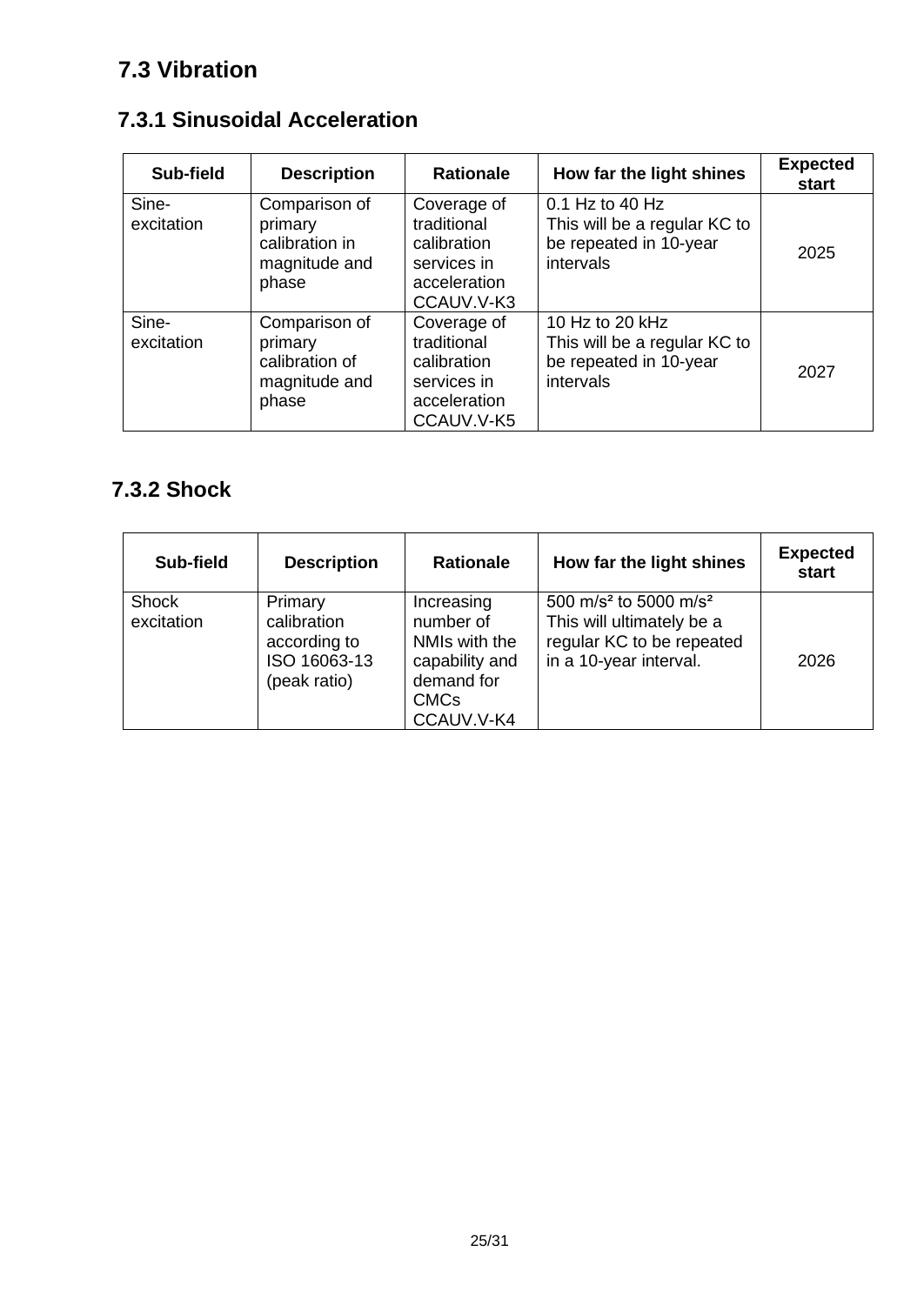# <span id="page-25-0"></span>**8. Resource implications for laboratories for piloting comparisons**

The resource estimates for pilot laboratories for future CCAUV Key Comparisons (KCs) are compiled in the figure below. These estimates are based on experience from previous KCs and include efficiencies gained from lessons learned. Past experience is used to improve the experimental protocols and to optimize the frequency of the KC repeat cycle.



**Fig. 1.** Resources estimates for pilot laboratories for future CCAUV Key Comparisons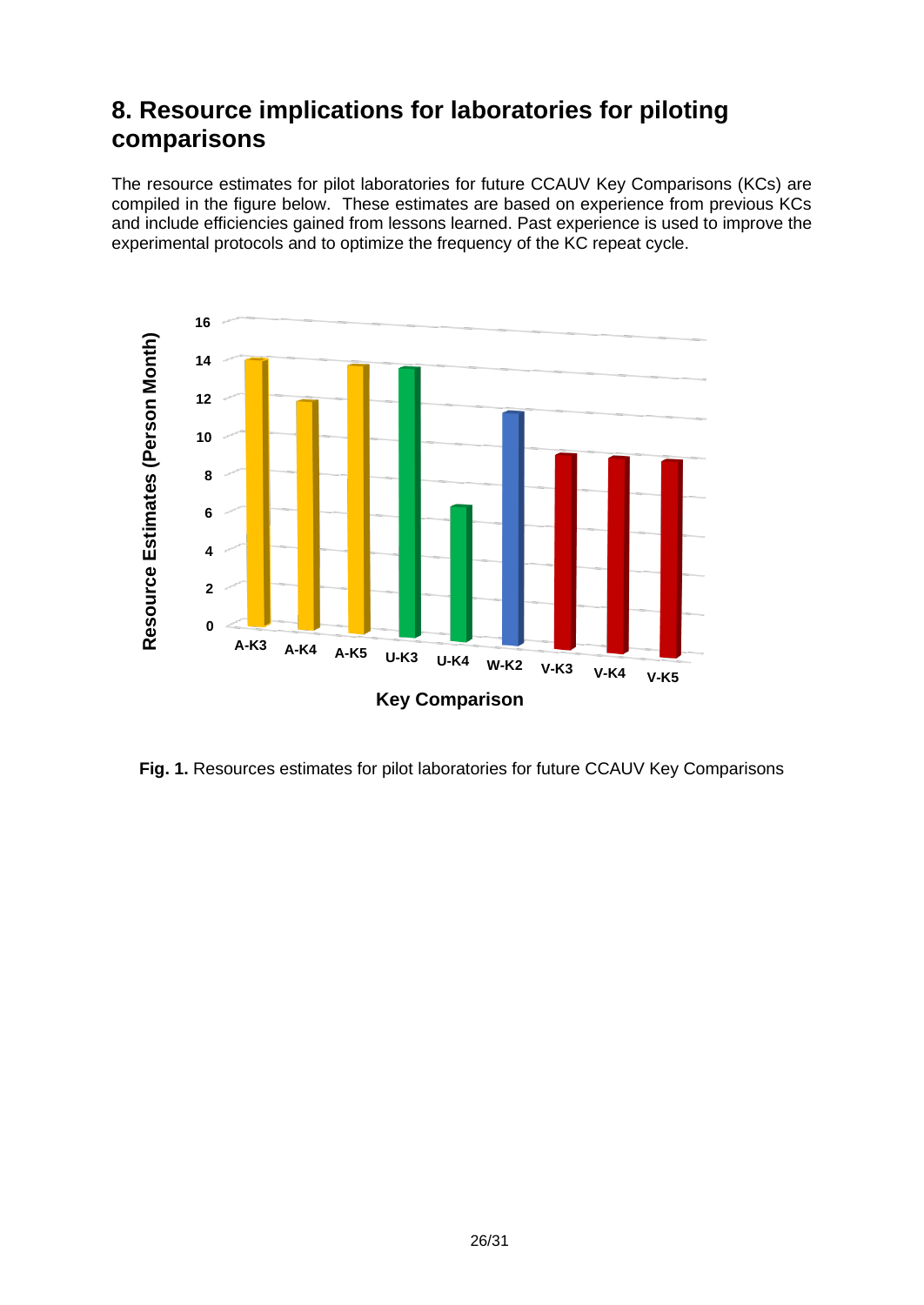## <span id="page-26-0"></span>**8.1 Acoustics**

### <span id="page-26-1"></span>**8.1.1 Airborne Sound**

| Sub-field/<br>Reference No.                             | <b>Description</b>                                                                      | <b>Rationale</b>                                        | <b>Resource</b><br>estimates | <b>Pilot Laboratory</b> |
|---------------------------------------------------------|-----------------------------------------------------------------------------------------|---------------------------------------------------------|------------------------------|-------------------------|
| Airborne Sound<br>CCAUV.A-K4<br>(2022)                  | Comparison of<br>Laboratory<br>Standard<br>Microphones<br>type LS2                      | Repeat cycle                                            | <b>12 PM</b>                 | <b>DFM</b>              |
| Airborne Sound<br>CCAUV.A-K5<br>(2023/2024)             | Comparison of<br>Laboratory<br>Standard<br>Microphones<br>type LS1                      | Repeat cycle                                            | <b>14 PM</b>                 | <b>LNE</b>              |
| Airborne Sound<br><b>Pilot Study</b><br>(2023 TBC)      | Comparison of<br>Working<br>Standard<br>Microphones<br>type WS3                         | Extension of<br>the frequency<br>range up to<br>150 kHz | <b>12 PM</b>                 | <b>DFM</b><br>(TBC)     |
| Airborne Sound<br><b>Pilot Study</b><br>(2023/2024 TBC) | Comparison of<br>Laboratory<br>Standard<br>Microphones<br>type LS1/LS2<br>(pilot study) | Calibration in a<br>diffuse field                       | 8 PM                         | <b>DFM</b><br>(TBC)     |
| Airborne Sound<br><b>Pilot Study</b><br>(TBD)           | Calibration of<br>LS1/LS2/WS3<br>microphones<br>(pilot study)                           | Calibration<br>using optical<br>techniques              | 8 PM                         | <b>TBD</b>              |

TBC : To Be Confirmed

TBD : To Be Determined<br>PM : Person Months

: Person Months

# <span id="page-26-2"></span>**8.2 Ultrasound and Underwater Acoustics**

### <span id="page-26-3"></span>**8.1.1 Ultrasound**

| Sub-field/<br>Reference No. | <b>Description</b>                                       | <b>Rationale</b> | <b>Resource</b><br>estimates | <b>Pilot Laboratory</b> |
|-----------------------------|----------------------------------------------------------|------------------|------------------------------|-------------------------|
| Ultrasound<br>(2023)        | Ultrasonic<br>power                                      | Repeat cycle     | <b>14 PM</b>                 | TBD                     |
| Ultrasound<br>(2024)        | Comparison of<br>reference<br>hydrophone<br>calibrations | Repeat cycle     | 7 PM                         | <b>NPL</b>              |

TBD : To Be Determined

PM : Person Months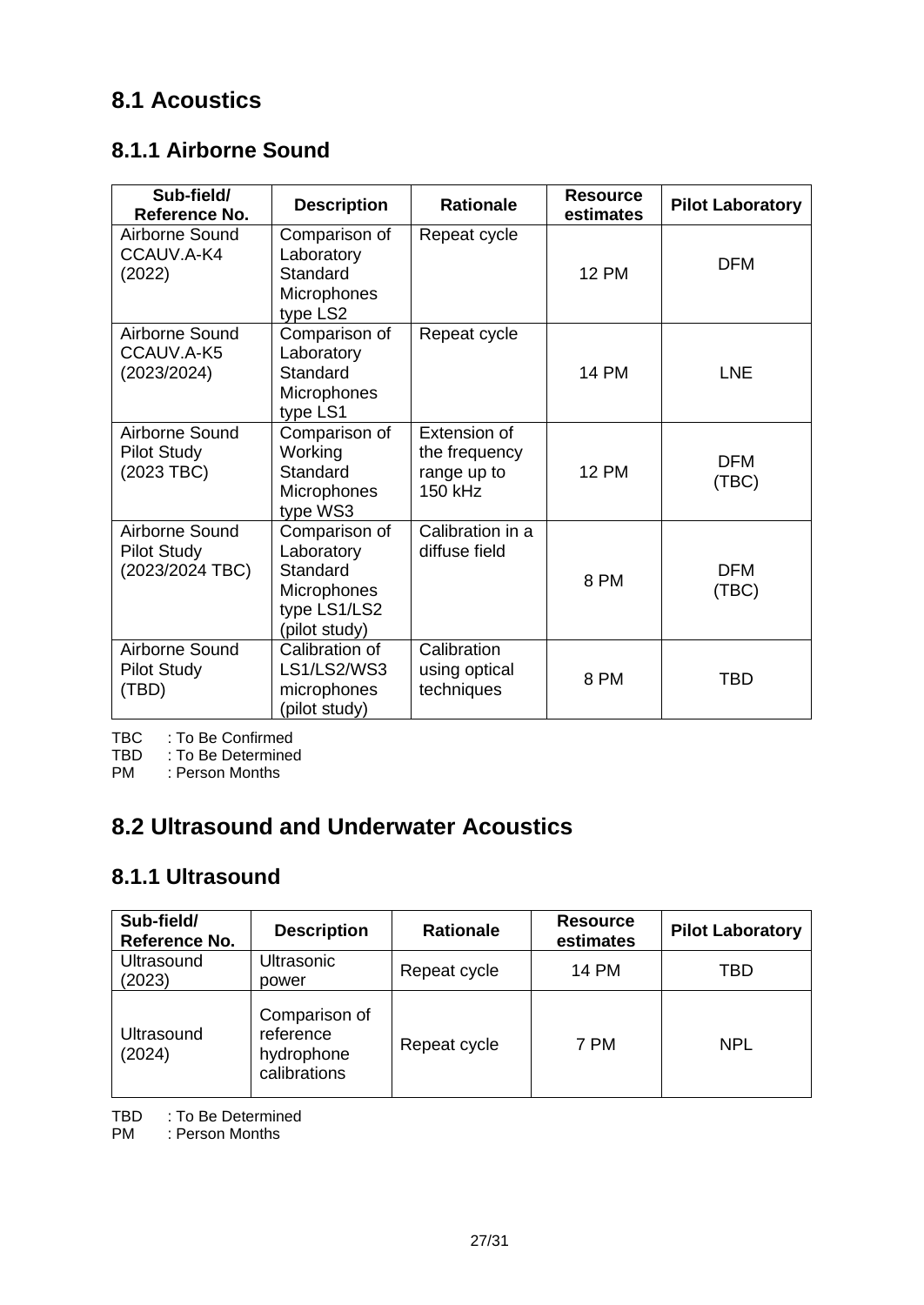### <span id="page-27-0"></span>**8.2.2 Underwater Acoustics**

| Sub-area/<br>Reference No.               | <b>Description</b>                                                             | <b>Rationale</b>                                   | <b>Resource</b><br>estimates | <b>Pilot</b><br><b>Laboratories</b>     |
|------------------------------------------|--------------------------------------------------------------------------------|----------------------------------------------------|------------------------------|-----------------------------------------|
| Underwater<br>Acoustics<br>(2023)        | Comparison of<br>pressure<br>calibration of<br>hydrophones                     | Extension to<br>low<br>frequencies                 | 7 PM                         | TBC (NIST-<br>USRD or NPL)              |
| Underwater<br><b>Acoustics</b><br>(2025) | Comparison of<br>free-field<br>calibrations vector<br>sensors<br>(pilot study) | Comparison<br>of particle<br>velocity<br>standards | 7 PM                         | TBC (NPL or<br>NIST-USRD,<br>other NMI) |
| Underwater<br><b>Acoustics</b><br>(2026) | Comparison of<br>free-field<br>calibrations of<br>hydrophones                  | Repeat cycle                                       | <b>12 PM</b>                 | <b>NPL</b>                              |
| Underwater<br><b>Acoustics</b><br>(2028) | Comparison of<br>pressure<br>calibration of<br>hydrophones                     | Extension to<br>low<br>frequencies                 | 8 PM                         | TBD                                     |

TBC : To Be Confirmed

TBD : To Be Determined

PM : Person Months

### <span id="page-27-1"></span>**8.3 Vibration**

### <span id="page-27-2"></span>**8.3.1 Sinusoidal Acceleration**

| Sub-area/<br>Reference No. | <b>Description</b>                                                                                        | <b>Rationale</b>    | <b>Resource</b><br>estimates | <b>Pilot</b><br><b>Laboratories</b> |
|----------------------------|-----------------------------------------------------------------------------------------------------------|---------------------|------------------------------|-------------------------------------|
| Vibration<br>(2025)        | Primary<br>Sinusoidal<br>accelerometer<br>calibration for<br>low frequency                                | <b>Repeat Cycle</b> | <b>10 PM</b>                 | TBD                                 |
| Vibration<br>(2027)        | Primary<br>calibration of<br>magnitude and<br>phase of the<br>complex<br>sensitivity of<br>accelerometers | <b>Repeat Cycle</b> | <b>10 PM</b>                 | TBD                                 |

TBD : To Be Determined

PM : Person Months

#### <span id="page-27-3"></span>**8.3.2 Shock Acceleration**

| Sub-area/<br>Reference No.           | <b>Description</b>                                                     | <b>Rationale</b>                                                                 | <b>Resource</b><br>estimates | <b>Pilot</b><br><b>Laboratories</b> |
|--------------------------------------|------------------------------------------------------------------------|----------------------------------------------------------------------------------|------------------------------|-------------------------------------|
| <b>Shock</b><br>excitation<br>(2026) | Primary<br>calibration<br>according to<br>ISO 16063-13<br>(peak ratio) | Increasing<br>number of NMIs<br>with the<br>capability and<br>demand for<br>CMCs | <b>10 PM</b>                 | TBD                                 |

TBD : To Be Determined

PM : Person Months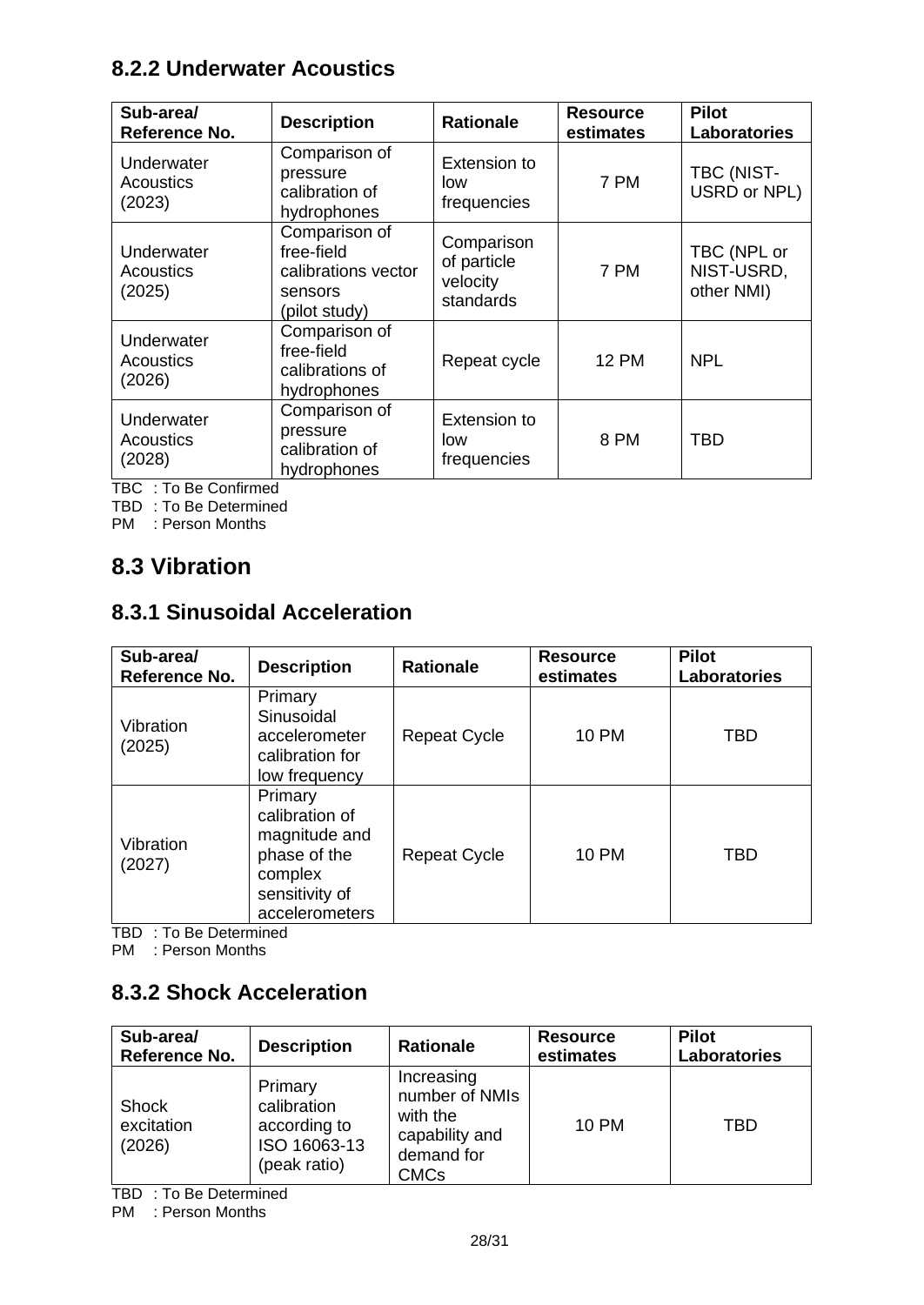# <span id="page-28-0"></span>**9. Summary**

Since its inception in 1999, 16 CIPM Key Comparisons have been completed covering the four disciplines: Airborne Sound, Ultrasound, Underwater Acoustics and Vibration. The metrology for these technical fields has various degrees of maturity. Sound-in-Air has by far the greatest participation among the NMIs, reflected by the number of NMIs participating Key Comparisons.

Estimating the resource implications for piloting Key Comparisons and in participation in them is carried out using past experience, exemplified in Figure 1. The number of CMC entries supported over the various disciplines is 1299. Metrology within Ultrasound is relatively new, reflected in the limited number of NMIs involved within the technical field for the two relevant Key Comparisons. Within Underwater Acoustics, there is a similar story although there could be metrological work that has been invisible since it lies within the defense sector.

The CCAUV recognizes that participating laboratories may change their priorities over the period of the 10 years that are covered in this strategy document and therefore the pilot laboratories identified in future key comparisons may be subject to change. There are a number of other challenges facing the CCAUV and other CCs with regard to ensuring that the level of the NMI resource, committed to the rolling program of Key Comparisons, is appropriate and minimized. These are briefly covered below.

#### <span id="page-28-1"></span>*Repeat period for Key Comparisons*

We are only now seeing second repeats of the first Key Comparisons undertaken, so *de facto*, the repeat period for comparisons is currently in excess of 10 years. This is already significantly longer than the original 5 to 7-year interval suggested early within the early lifetime of the CCs. With experience in completing Key Comparisons it is anticipated the process will be more streamlined with lower resource requirements, although these gains will probably be less significant the longer the intervening time period is, as it becomes more likely that it will involve new personnel and the need to address a learning curve.

It should be noted that information on resource estimates has in some cases not been possible to obtain for the simple reason that the staff piloting these comparisons are no longer accessible.

The workload to pilot a KC varies depending on the number of participants and the measurement process involved. The very few data available indicate 1-2 months spent per participant in Airborne sound and Vibration comparisons, as for Ultrasound and Underwater acoustics the time dedicated to one participant is limited to 0.5-1 months. Each participant laboratory spends in most cases 1-2 months on a comparison.

In Ultrasound and Underwater Acoustics, the number of KC participants is limited to half a dozen, while for Acoustics and Vibration a dozen of NMIs are on average registered to participate. For the case of Acoustics and Vibration, all RMOs are hence represented.

#### <span id="page-28-2"></span>*Extension of the NMI community*

As the number of NMIs within the CCAUV increases and more want to participate within Key Comparisons, there will be a need to ensure that the resource implications for the pilot laboratories do not become onerous, through appropriate linkages through RMO Key comparisons. The CCAUV must play a key role in ensuring that resource implications of Key Comparisons are appropriate.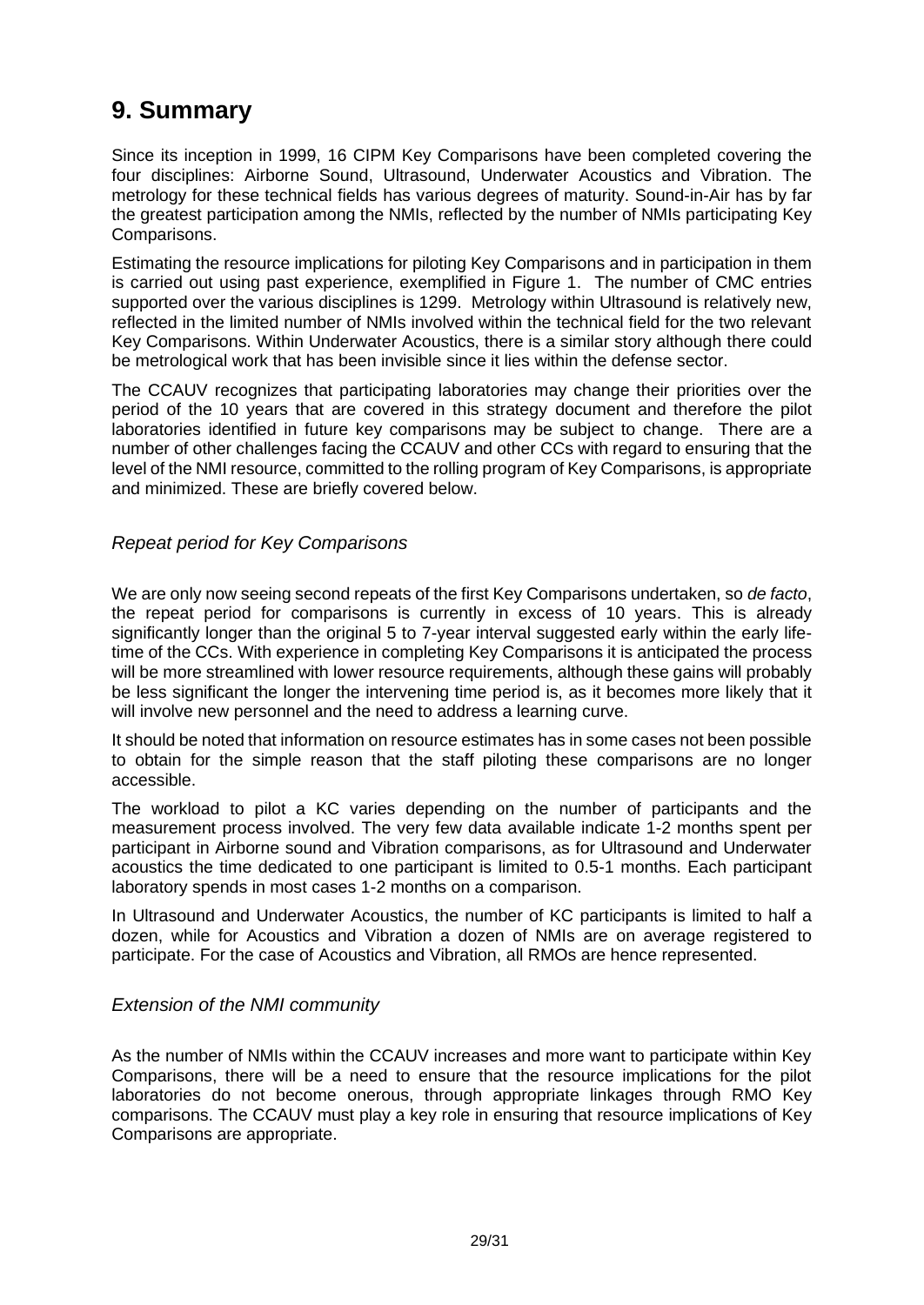#### <span id="page-29-0"></span>*Meeting emerging metrology requirements for the future*

The CCAUV has structured a limited and optimized KC-set to concentrate and prioritize its activities, while still covering a broad range of needs in society. It is clear from the earlier Sections of this document that the work of the CCAUV touches a range of areas affecting the health and well-being of individual, the environment and industry. Sections 5 and 6 demonstrate that there are also exciting developments in physics and engineering which may have implications for metrology over the four technical disciplines. Additionally, emerging applications of Acoustics and Underwater Acoustics, Ultrasound, and Vibration and Shock, as well as Inertial sensors, and the need to underpin calibration beyond what is currently covered by Key Comparisons, are likely to become more important. The challenge faced is meeting these requirements with an appropriate commitment of NMI resource. This should be done with an assessment of the driver or market pull for these new developments, as well as the availability of standard calibration protocols and NMI interest and capabilities for participation that starts with participation in bilateral comparisons.

## <span id="page-29-1"></span>**10. Document Revision Schedule**

The revision schedule is on a 2-year period for updating of all lists and a 4 year period for major revision with an extension of the period covered by a rolling program.

# <span id="page-29-2"></span>**11. Bibliography of Supporting Documents**

- [1] Rules of procedure for the Consultative Committees (CCs) created by the CIPM, CC working groups and CC workshops, CIPM-D-01.
- [2] Suh, J.G., Cho, W.H., Koukoulas, T., Kim, H.Y., Cui, Z. and Suzuki, Y., "Development of a laser pistonphone system to calibrate the sensitivity modulus and phase of microphones for infrasonic frequencies", International Journal of Precision Engineering and Manufacturing, 21 (7), pp [1279-1289, 2020.](callto:1279-1289,%202020)
- [3] He, L., Koukoulas, T., Feng, X. and Yang, P., "Feasibility discussion on airborne ultrasound microphone calibration using the photon correlation method in free-field conditions", Proceedings Internoise, Madrid, Spain, 2019.
- [4] Koukoulas, T., Cho, W-H., Wu, L. and Green, R., "Discussion on uncertainties for potential new sound-in-air primary standard based on the optical measurement of sound pressures in free-field conditions", Proceedings of the 27th International Congress on Sound and Vibration, 11–16 July, 2021.
- [5] Matsumura, T., et al., "Development of Real-time Tissue Elastography". MEDIX, 41, 30- 35, 2004.
- [6] Shintate, R., et al., "Development of optical resolution photoacoustic microscopy with sub-micron lateral resolution for visualization of cells and their structures", Jpn. J. Appl. Phys., Vol. 59(SK), SKKE11, 2020.
- [7] Volpicelli, G., "Lung sonography", J. Ultrasound Med. Vol.32(1),165-71, 2013.
- [8] United Nations Environment Programme (UNEP), Blue Economy Concept Paper: available from web-site: [https://www.unep.org/resources/report/blue-economy-concept](https://www.unep.org/resources/report/blue-economy-concept-paper)[paper](https://www.unep.org/resources/report/blue-economy-concept-paper)